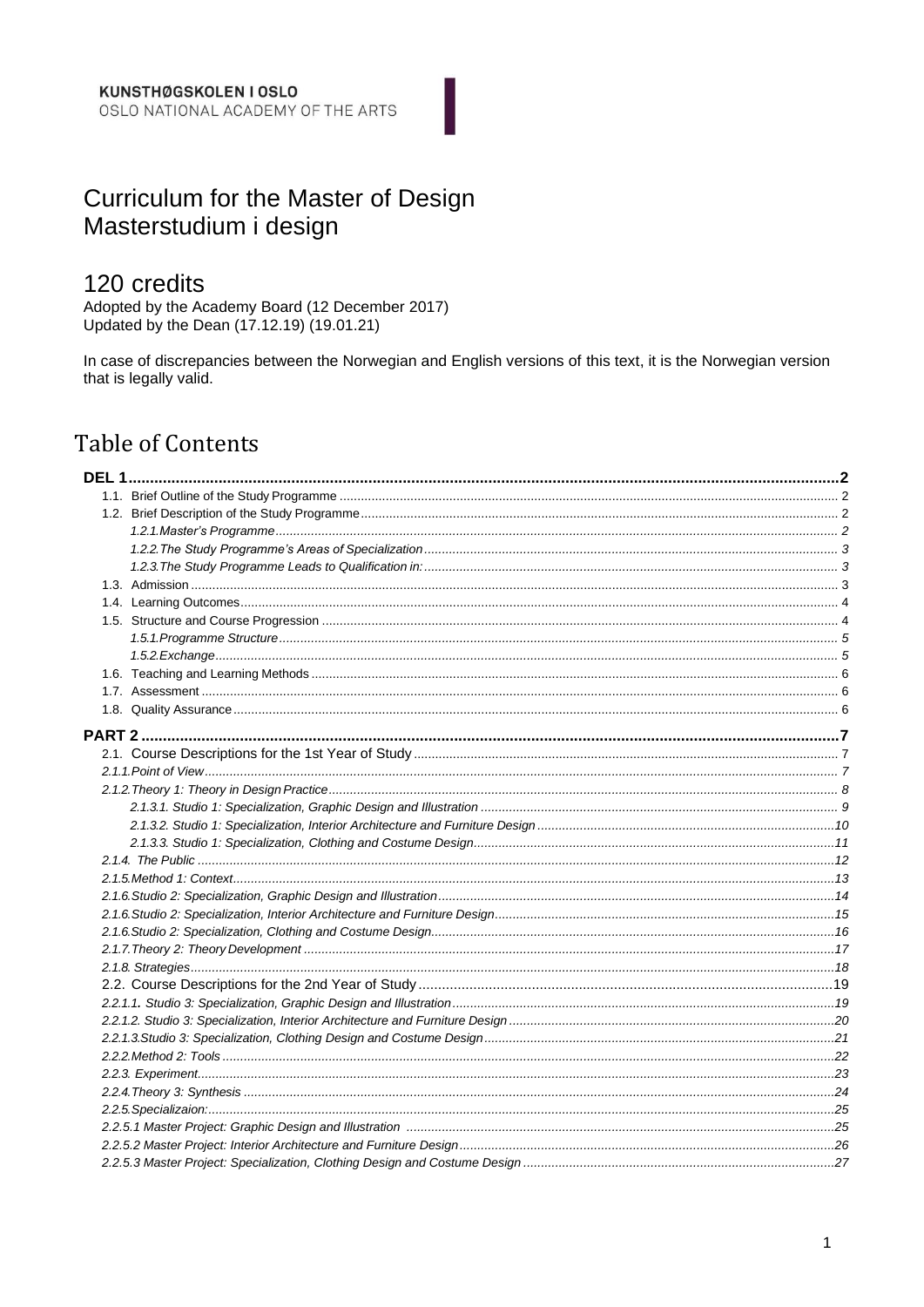# <span id="page-1-0"></span>**DEL 1**

# <span id="page-1-1"></span>**1.1. Brief Outline of the Study Programme**

| Name of study programme    | <b>Master of Design</b><br>with specialization in one of the subject areas<br>Graphic Design and Illustration |
|----------------------------|---------------------------------------------------------------------------------------------------------------|
|                            | Interior Architecture and Furniture Design                                                                    |
|                            | Clothing and Costume Design                                                                                   |
|                            | Masterstudium i design                                                                                        |
|                            | med fordypning innen et av fagområdene                                                                        |
|                            | Grafisk design og illustrasjon                                                                                |
|                            | Interiørarkitektur og møbeldesign<br>٠                                                                        |
|                            | Klesdesign og kostymedesign                                                                                   |
| Study programme code       | <b>MADE</b>                                                                                                   |
| Leads to the qualification | <b>Master of Design</b>                                                                                       |
|                            | with specialization in one of the subject areas                                                               |
|                            | Graphic Design and Illustration                                                                               |
|                            | Interior Architecture and Furniture Design<br>٠                                                               |
|                            | Clothing and Costume Design                                                                                   |
|                            | Master i design                                                                                               |
|                            | med fordypning innen et av fagområdene                                                                        |
|                            | Grafisk design og illustrasjon                                                                                |
|                            | Interiørarkitektur og møbeldesign<br>٠                                                                        |
|                            | Klesdesign og kostymedesign<br>٠                                                                              |
| Normal duration of study   | 2 years - full time                                                                                           |
| programme                  |                                                                                                               |
| Credits                    | 120                                                                                                           |
| Languages of instruction   | Norwegian and English                                                                                         |

# <span id="page-1-2"></span>**1.2. Brief Description of the Study Programme**

# <span id="page-1-3"></span>**1.2.1. Master's Programme**

The study programme 'Master of Design' stands within an exploratory and critical tradition and a visual arts context. Students have opportunities for in-depth practical specialization, exploration and experimentation. They specialize in their own practice and subject area at the same time as their practice is challenged through encounters with other fields and approaches. The programme emphasizes open and experimental design processes and offers practical training and design competence.

The programme is studio-and-workshop based, at the same time as emphasizing theory, method and reflection. The notion of 'the student as a creating subject' is central. A key goal is that after completing the master programme – involving creating form, artistic practice and exploratory approaches – the student will be equipped to contribute new insight into aesthetic and sociocultural conditions, thus helping to develop the field of design in the sociocultural context.

There are three areas of specialization: graphic design and illustration, interior architecture and furniture design, and clothing and costume design. Each student will choose one area in which to specialize. In addition to specialization courses, master students in design participate in courses that cut across the design/art disciplines; these are studio-based, theoretical and method-related courses.

The 'Master of Design' is a full-time study programme. Those receiving the degree will have great insight, knowledge and expertise in their area of specialization as well as greater understanding of other areas in the fields of art and design. Degree holders will be able to engage in professional practice or go on to pursue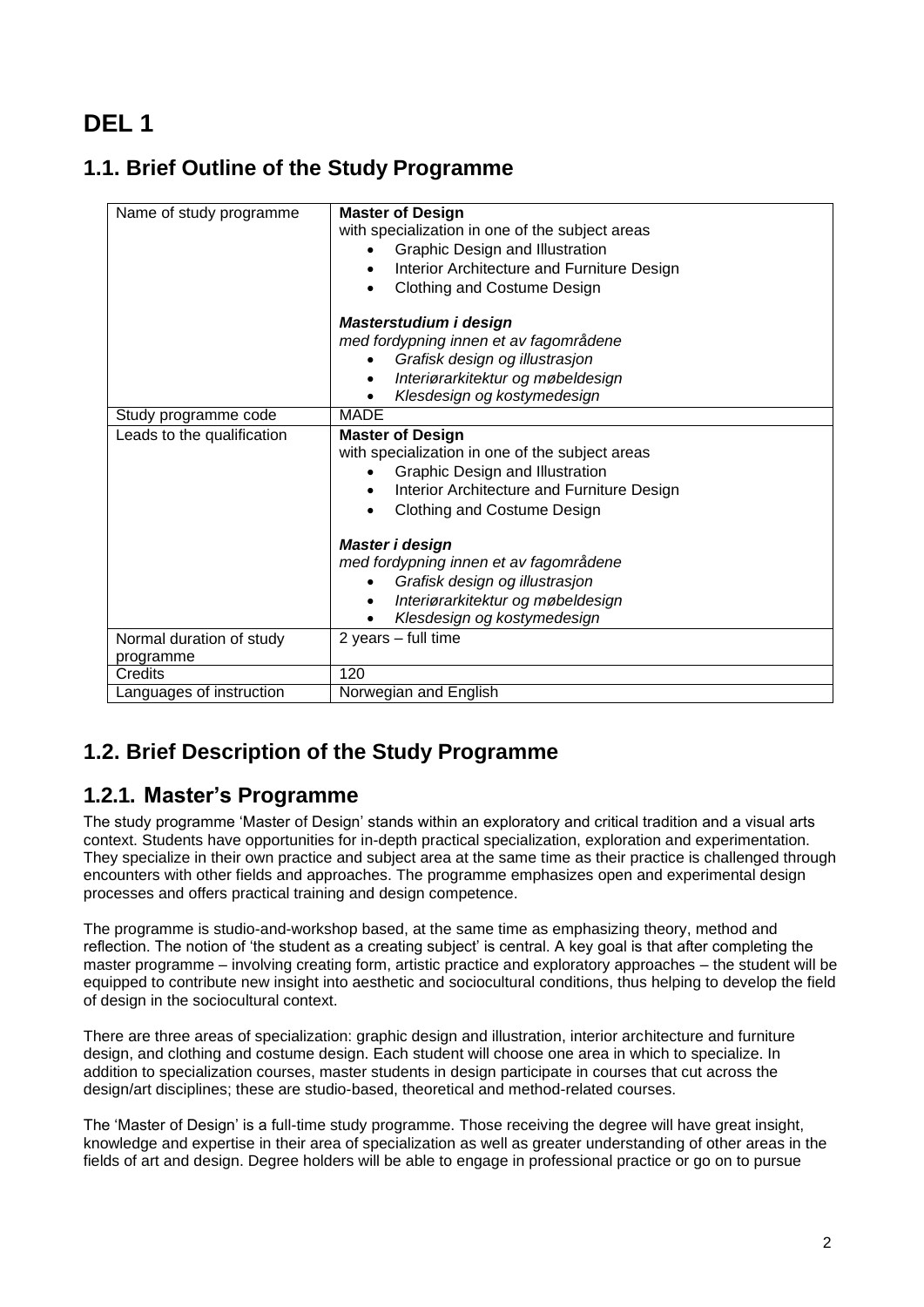artistic research. The programme culminates in a large self-chosen project in the student's chosen area of specialization.

# <span id="page-2-0"></span>**1.2.2. The Study Programme's Areas of Specialization**

#### **Graphic design and illustration**

The basic premise for this area of specialization is that graphic design and illustration are about the visual shaping of the public sphere. 'Visual communication' is understood in the widest sense, yet with printed media as the starting point. In light of this, students use experimental and research-based approaches to explore and discuss the possibilities and potential in graphic design and illustration. The students have great independence and opportunities to do research in their own approach to their chosen field, also to benefit from encounters with the professional staff and fellow students.

Through independent work and theme-based projects, students grapple with key issues in their chosen field as well as with sociocultural themes relating to their practice. A safe framework is emphasized, such that innovative thinking and boundary-crossing projects can be appreciated. For the specialization in illustration and graphic design, we want students who can take a clear position as professional practitioners, challenging the discipline and delivering premises for the development of the discourse in the field.

#### **Interior architecture and furniture design**

This area of specialization defines 'interiors' as social spaces within different cultures and contexts, and 'furniture' as objects which stand in relation to such interiors. With respect to our shared future, students are encouraged to do critical studies of constructed environments. The specialization courses adopt a practical approach to teaching, and in the school's richly equipped workshops, emphasis will be on experimentation for sake of disciplinary and critical discussions about local and global contexts. The specialization emphasizes independent ideation, subject-related critical reflection, empathy, social involvement and conceptual thinking, all of which can challenge and serve society in new ways.

Different themes and concepts are discussed and treated through group work as well as independent practical and theoretical studies linked to the students' chosen specialization. Students have the opportunity to work in boundary-crossing and interdisciplinary ways within KHiO's wide milieu for design, visual art and performing art. The study programme emphasizes entrepreneurship and explores the growing potential to develop interior architecture and furniture design in order to meet society's future needs.

#### **Clothing and costume design**

This specialization offers students possibilities for practical and theoretical research and for future-oriented speculation on clothing and costumes as forms of expression. It takes a practical approach to teaching, and in the school's well-equipped workshops, emphasis is on experimentation with a view towards field-related and critical discussions about local and global contexts.

Many themes and concepts are discussed and treated through group work and independent, practical and theoretical studies that are linked to the students' chosen specialization. Students have the opportunity to work in boundary-crossing and interdisciplinary ways within KHiO's wide milieu for design, visual art and performing art. Through independent practical work, theoretical development and critical reflection, students develop field-specific expertise and a 'signature' as professional and responsible practitioners within their field.

# <span id="page-2-1"></span>**1.2.3. The Study Programme Leads to Qualification in:**

The Master of Design study programme trains students to be practitioners in their chosen area of specialization, qualifying them to work independently and professionally at a high level. The graduates enrich society with expertise and contribute to developing their field and the professional discourse. Graduates are also qualified to apply for the doctoral programme in artistic research.

### <span id="page-2-2"></span>**1.3. Admission**

Anyone with a bachelor's degree in performing arts, visual art, architecture or design is eligible to seek enrolment in the study programme.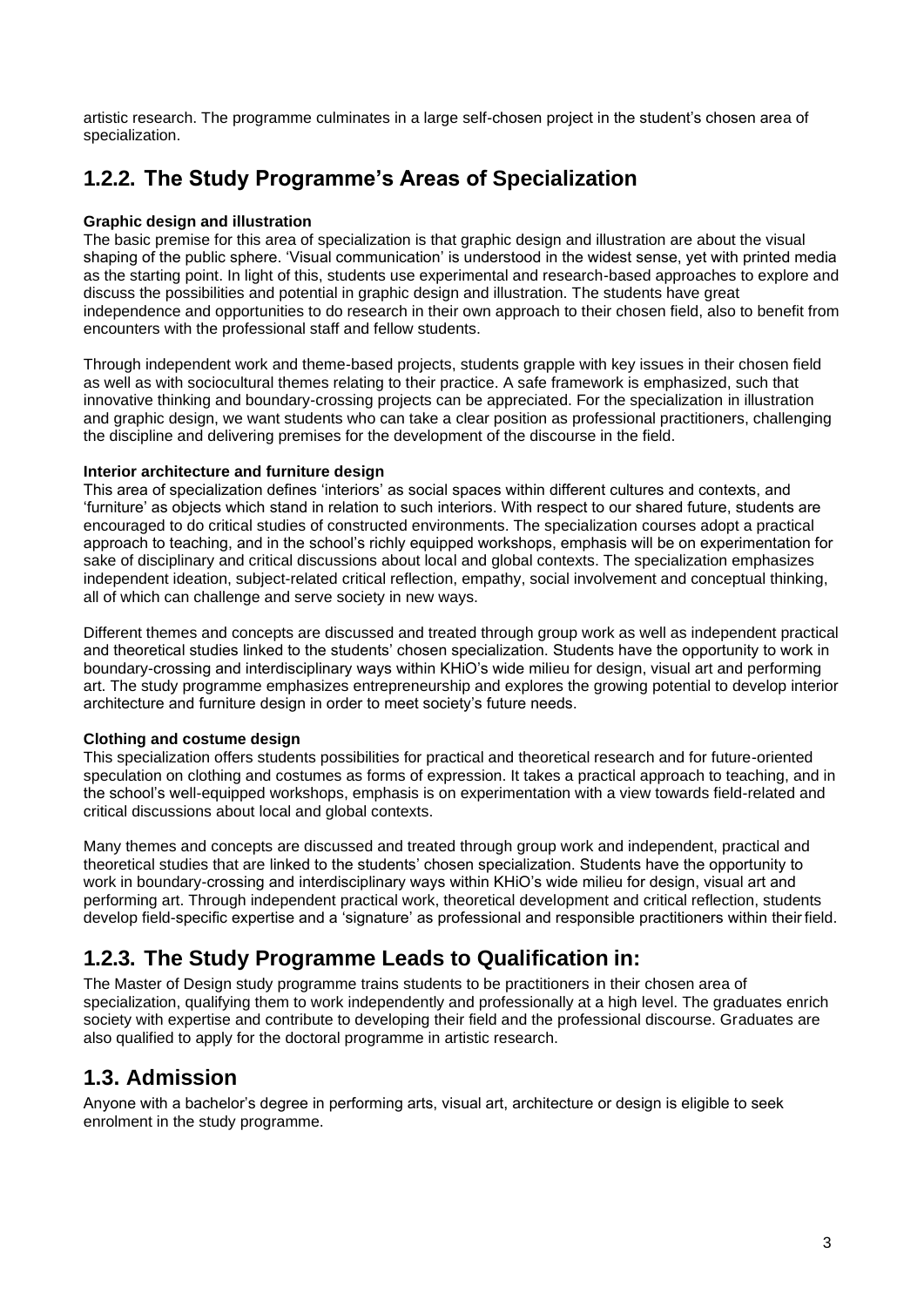The target group for the study programme consists of applicants who want to develop expertise in one of the specified areas of specialization, and who want to situate their practice in wider disciplinary and sociocultural contexts.

The master programme builds on a three-year bachelor's degree in design (180 credits), or an equivalent education that includes design studies of at least 120 credits relevant to the area of specialization for which the applicant applies. Applicants with less than 120 credits in relevant bachelor-level subjects can also apply for admission *if* they document that their practical experience gives them an equivalent scope and level relative to the specialization for which they apply.

The programme is open to students who only master English at the time of application. Languages of instruction and teaching are Norwegian and English. The study programme is designed for students who only master English, such that all courses and electives can be completed without the student mastering Norwegian.

The application consists of a completely filled-out application form. The following should accompanythe application:

- Curriculum vitae
- A letter explaining the applicant's motivation for applying
- A portfolio containing works relevant to the chosen area of specialization

Applicants will be evaluated based on their:

- previous education and experience
- professional level and potential for development
- motivation for enrolling in the study programme

Applicants may be summoned to an interview.

# <span id="page-3-0"></span>**1.4. Learning Outcomes**

On completion of the study programme, students will:

- have advanced knowledge about their own design practice and professional field.
- have in-depth knowledge in, and experience with, an artistic, research-based design practice.
- have good knowledge of, and done critical reflection on, their own practice and that of others.
- be able to define, plan and carry out large and complex design projects, both in terms of content and execution.
- be able to carry out advanced design experiments.
- be able to discuss their own professional practice at a high level.
- have deep understanding of the relation between the creation of form and aesthetic, social and societal conditions.
- be able to lead their own projects, involve professionals from other disciplines, and facilitate their own further learning and development.
- be able to share insight from their own field and specialization with specialist groups and the general public.

# <span id="page-3-1"></span>**1.5. Structure and Course Progression**

The Master of Design programme is constructed through interaction between a common core of courses (taken by all students in the programme), courses in the chosen area of specialization, the student's independent work, and development of his or her field of interest.

The programme's scope and the workload for each course are described in terms of credits. 60 credits are equivalent to one year of full-time study. One credit is equivalent to about 25 to 30 hours of actual work for a student. Actual work hours include teacher-directed activities, lectures, written assignments, seminars, independent study and so forth. Some courses may involve a lot of teacher-directed activity, while others require students to work independently or in groups.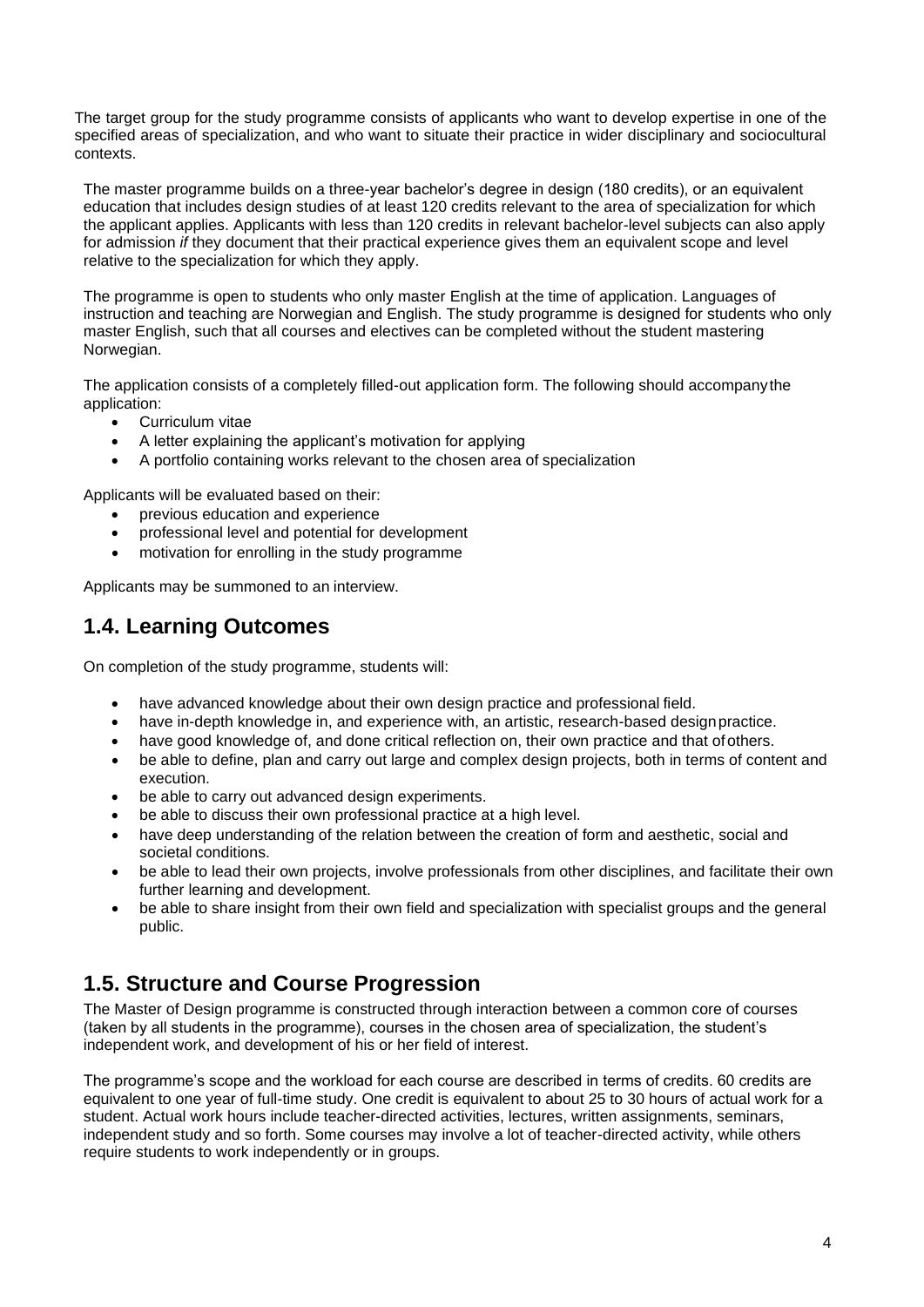In the first year, each student's own practice is emphasized and situated in field-specific and sociocultural contexts. At the same time, the student's practice is challenged through encountering other traditions in the subject area and fields in art and design. Design practice is linked to theory, methods and sociocultural contexts. In the second year, the student's practice is challenged through theme-based projects and experimentation. The programme culminates in a larger independent work: the theoretical and practical 'Master Project'. In the fourth semester, the student works on a self-chosen practical project in consultation with an advisor. The project ends with an open oral presentation, as part of the master's degree exhibition.

# <span id="page-4-0"></span>**1.5.1. Programme Structure**

Overview of all courses and credits:

| Year of      |              |                                                                                |                |
|--------------|--------------|--------------------------------------------------------------------------------|----------------|
| <b>Study</b> | Code         | <b>Course Name</b>                                                             | <b>Credits</b> |
| 1st Fall     | <b>DE505</b> | Studio 1: Point of View                                                        | 5              |
| 1st Fall     | <b>DE504</b> | Theory 1: Theory in Design Practice                                            | 5              |
| 1st Fall     |              | Specialization:                                                                | 15             |
|              | <b>DE512</b> | Studio 1: Specialization, Graphic Design and Illustration                      |                |
|              | <b>DE511</b> | Studio 1: Specialization, Interior Architecture and<br><b>Furniture Design</b> |                |
|              | <b>DE513</b> | Studio 1: Specialization, Clothing and Costume Design                          |                |
| 1st Fall     | <b>DE506</b> | The Public                                                                     | 5              |
| 1st Spring   | <b>DE524</b> | Method 1: Context                                                              | 5              |
| 1st Spring   |              | Specialization:                                                                | 15             |
|              | <b>DE522</b> | Studio 2: Specialization, Graphic Design and Illustration                      |                |
|              | <b>DE521</b> | Studio 2: Specialization, Interior Architecture and<br><b>Furniture Design</b> |                |
|              | <b>DE523</b> | Studio 2: Specialization, Clothing and Costume Design                          |                |
| 1st Spring   | <b>DE545</b> | Theory 2: Theory Development                                                   | 5              |
| 1st Spring   | <b>DE525</b> | <b>Strategies</b>                                                              | 5              |
|              |              |                                                                                |                |

**Total credits for 1st year of study 60**

| Year of      |              |                                                                               |                |
|--------------|--------------|-------------------------------------------------------------------------------|----------------|
| <b>Study</b> | Code         | <b>Course Name</b>                                                            | <b>Credits</b> |
| 2nd Fall     |              | Specialization:                                                               | 10             |
|              | <b>DE532</b> | Studio 3: Specialization, Graphic Design and Illustration                     |                |
|              | <b>DE531</b> | Studio 3: Specialization, Interior Architecture and<br>Furniture Design       |                |
|              | <b>DE533</b> | Studio 3: Specialization, Clothing Design and Costume<br>Design               |                |
| 2nd Fall     | DE534        | Method 2: Tools                                                               | 5              |
| 2nd Fall     | DE535        | Experiment                                                                    | 5              |
| 2nd Fall     | <b>DE551</b> | Theory 3: Synthesis                                                           | 10             |
|              |              | Specialization:                                                               | 30             |
| 2nd Spring   | <b>DE542</b> | Master Project: Specialization, Graphic Design and Illustration               |                |
| 2nd Spring   | <b>DE541</b> | Master Project: Specialization, Interior Architecture and Furniture<br>Desian |                |
| 2nd Spring   | <b>DE543</b> | Master Project: Specialization, Clothing Design and Costume<br>Design         |                |
|              |              |                                                                               |                |

**Total credits for 2nd year of study 60**

# <span id="page-4-1"></span>**1.5.2. Exchange**

KHiO facilitates student exchanges with other educational institutions. Students in the Master of Design study programme can do an exchange as part of their first year of study, second semester (Spring). Updated information about the application process and KHiO's exchange agreements can be found at [www.khio.no](http://www.khio.no/)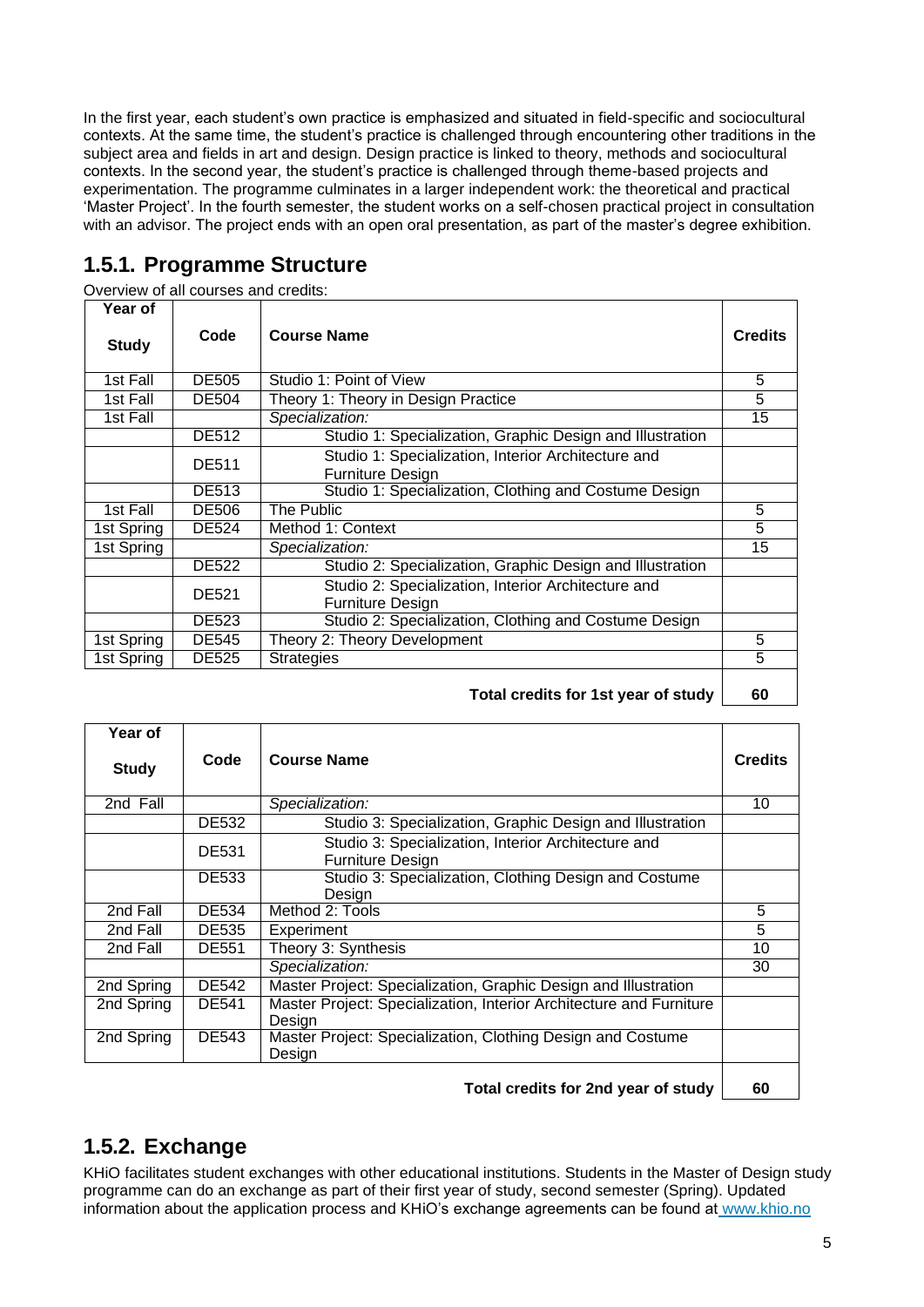# <span id="page-5-0"></span>**1.6. Teaching and Learning Methods**

Teaching in the study programme is based on artistic knowledge and knowledge accrued through research and experience. It is closely linked with disciplinary development in the Department of Design.

The programme is full-time and has a three-part structure: teacher-directed activities, supervision and independent work. Forms of working can consist of courses, studio work, lectures, independent study and work, workshops, excursions, group-critique sessions, presentations and exhibitions, assignments and projects (individual and group-based).

The programme requires a high degree of independence and willingness to spend relatively long periods of time doing in-depth study of subject-area-related research questions.

Coursework requirements for the study programme include:

- completion and submission of all assignments by the scheduled deadlines
- participation in instruction and activities that are defined as mandatory in the description of each individual course

Students who do not meet work requirements may be assigned additional tasks to meet the requirements. This may for example be to participate in extra instruction or solve an alternative assignment that caters for the learning outcome in the course. If the student has been absent a lot or has been absent during mandatory activities that may not be replaced by an alternative assignment, the student must take the course again. This must be done as self-study the following semester and the student is not entitled to extra supervision/teaching.

Further information about coursework requirements is included in the individual course descriptions. There may be opportunities to participate in voluntary, self-financed fieldtrips in Norway and abroad during the study. Regulations on both truancy and authorized leaves of absence are specified in the document *'*Regulations for Study Programmes at Oslo National Academy of the Arts' (*Forskrift om studiene ved Kunsthøgskolen i Oslo*).

# <span id="page-5-1"></span>**1.7. Assessment**

Coursework requirements must be met in order for the student to receive a final assessment in each course. The student's work in each course is assessed in relation to the learning outcomes and assessment criteria set for the given course. The assessment is made by the teacher with course responsibility and may also be done in collaboration with internal subject teachers and / or external guest teachers.

A student must pass all first-year courses before he or she is allowed to start the second year. All courses are graded on a pass/fail basis. For more information about assessment, see the course descriptions. Further provisions pertaining to assessment and exams are included in 'Regulations on Study Programmes at Oslo National Academy of the Arts'.

# <span id="page-5-2"></span>**1.8. Quality Assurance**

Oslo National Academy of the Arts has systems to ensure and further develop the quality of all parts of the education. Students are important contributors to this work, in part, through their participation in student evaluations and the annual Learning Environment Survey.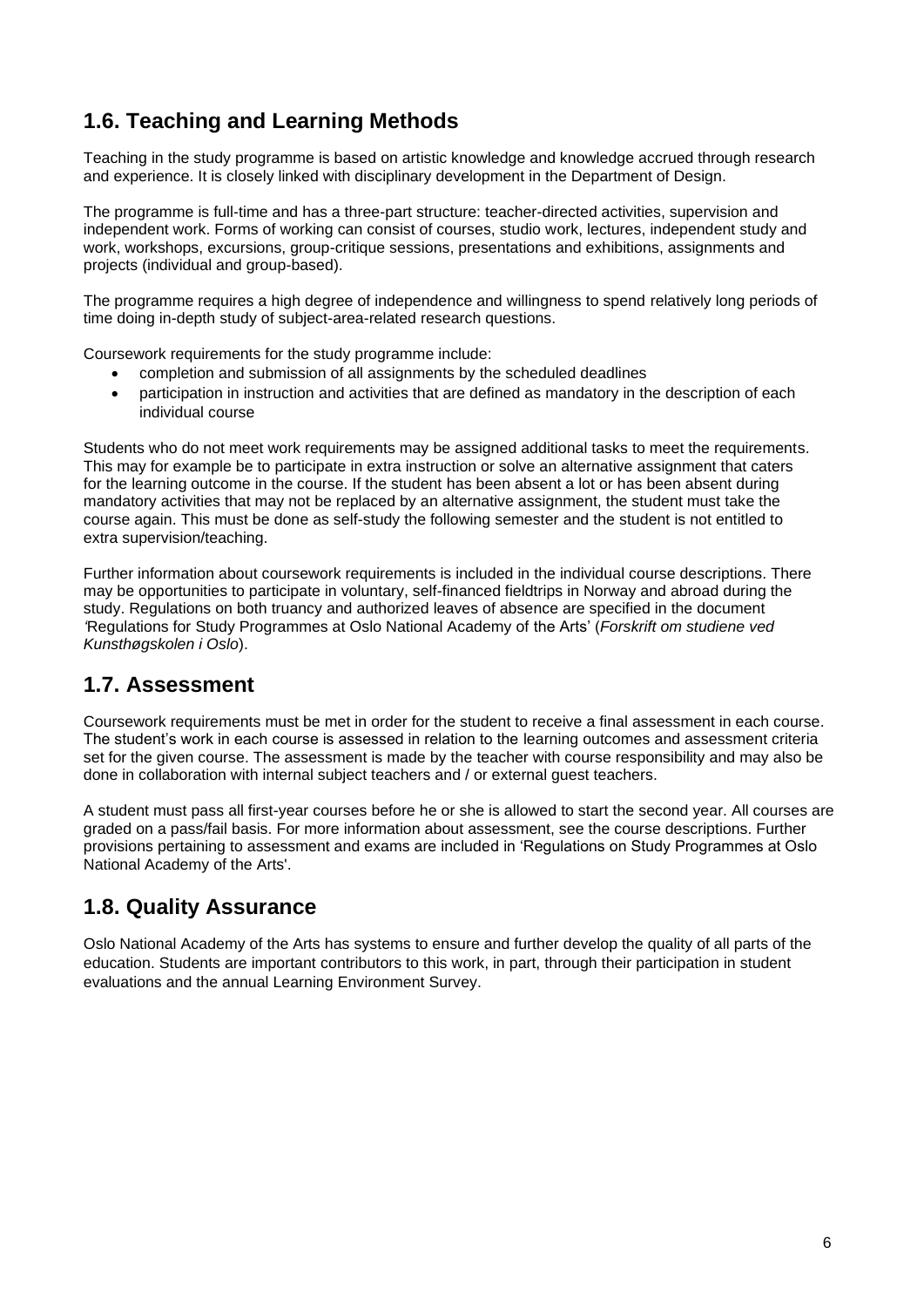# <span id="page-6-0"></span>**PART 2**

# <span id="page-6-1"></span>**2.1. Course Descriptions for the 1st Year of Study**

# <span id="page-6-2"></span>**2.1.1. Studio 1: Point of View**

Studio 1: Standpunkt

# **Brief outline of the course**

| <b>Credits</b>            | 5                                                       |
|---------------------------|---------------------------------------------------------|
| Course code               | <b>IDE505</b>                                           |
| Course level              | <b>Master</b>                                           |
| Time of course            | 1 <sup>st</sup> year of study, 1 <sup>st</sup> semester |
| Prerequisites             | Admission to Master of Design study programme           |
| Assessment                | Pass/fail                                               |
| Languages of instruction  | Norwegian and English                                   |
| Included in the programme | Master of Design                                        |
|                           |                                                         |

### **Brief description of the course**

This introductory course gives students an overview of the subject areas in the Master of Design study programme, as well as an introduction to the design-related resources and practical possibilities at the Department of Design, Oslo National Academy of the Arts (KHiO). The students will formulate and communicate their disciplinary premises for their chosen area of specialization. In meetings with fellow students and through encounters with other disciplines and approaches, each student's practice and area of interest are situated in relation to the study programme and the field of design as a whole. The students are important resources for each other: the course provides a basis for identifying opportunities for further student collaboration and cooperation in the study programme.

# **Learning outcomes**

Upon completion of the course, the students should

- have an overview of possibilities and resources for practical specialization at KHiO, and knowledge of the discipline-related resources linked to the study programme.
- be able to find, define and present a field of special interest within a design discipline, and to gather relevant information related to the same.
- be able to problematize and reflect over their own work and that of others.

# **Teaching and learning methods**

The course is interdisciplinary and can include lectures, supervision, independent study, group work, excursions, workshops and group critique sessions. Studio 1 may include a workshop course and a library course.

# **Coursework requirements**

- completion and submission of all assignments by the scheduled deadlines
- participation in instruction and activities that are defined as mandatory in the course description

# **Assessment**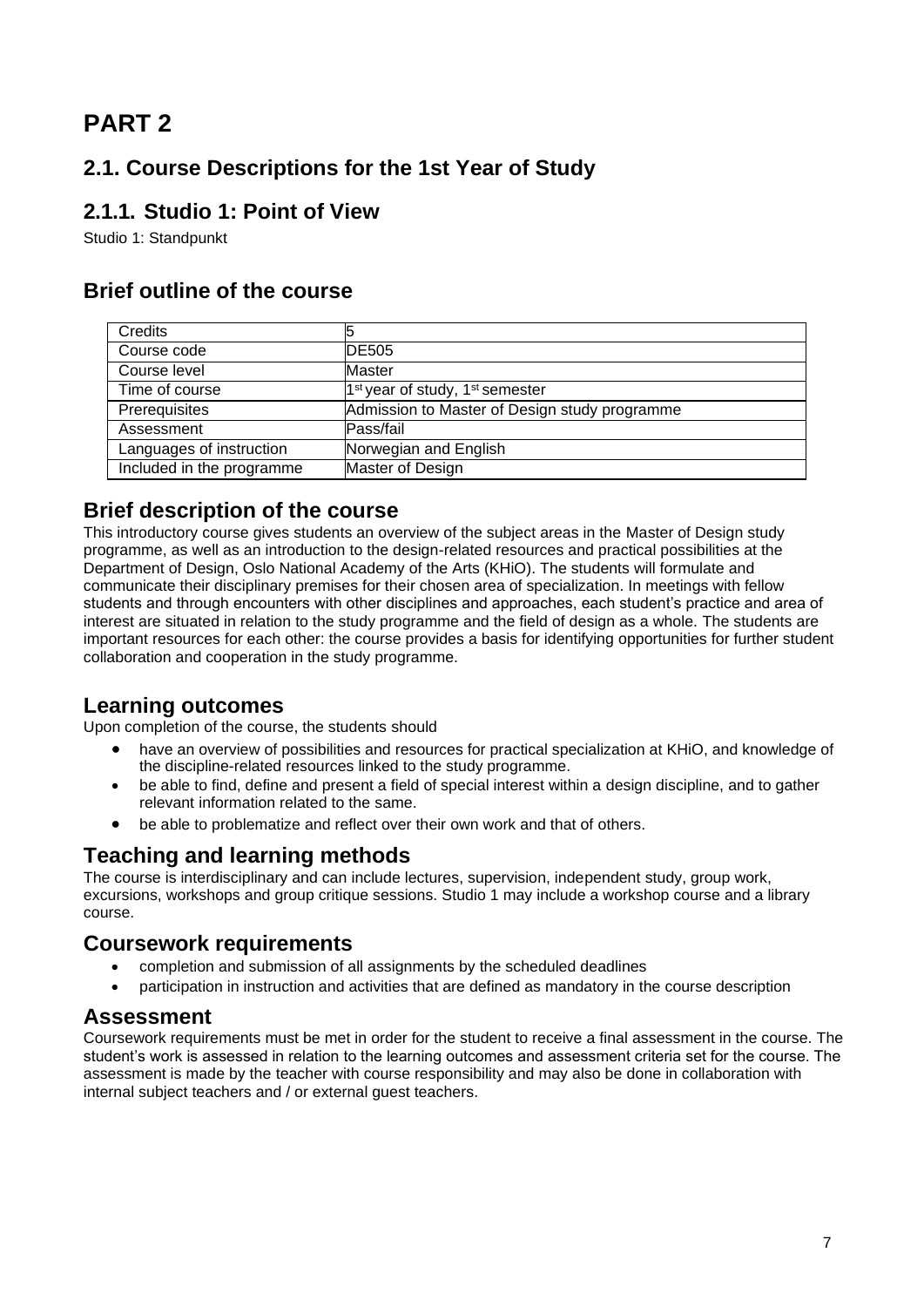# <span id="page-7-0"></span>**2.1.2. Theory 1: Theory in Design Practice**

Teori 1: Teori i designpraksis

| <b>Credits</b>            |                                         |
|---------------------------|-----------------------------------------|
| Course code               | <b>DE504</b>                            |
| Course level              | <b>Master</b>                           |
| Time of course            | 1st year of study, 1st semester         |
| Prerequisites             | Admission to Master of Design programme |
| Assessment                | Pass/fail                               |
| Language of instruction   | Norwegian and English                   |
| Included in the programme | Master of Design                        |

# **Brief outline of the course**

### **Brief description of the course**

This course develops a commonly shared understanding of key concepts, theories and terminology in the Master of Design study programme. It helps students develop a disciplinary attitude to research in the fields of design and art, seeing such research as an integrated part of their own practice as designers. The course includes a core of required reading as well as a suggested reading list.

The course presents several approaches and methods relevant to developing design theory and to research practice and the discussion of comprehensive design projects. This provides a basis for critical reflection by situating the designer profession in relation to (among other things) the sociocultural context, design thinking, design research and interdisciplinary collaboration. The course also provides a basis for contextualizing students' own design work. It introduces work routines for doing independent study, that is, routines that remain relevant after completing the master programme.

#### **Learning outcomes**

Upon completion of the course, the students should

- be able to situate the subject area of design, and their own design practice in a theoretical, researchbased and sociocultural perspective.
- be able to discuss, document and communicate with others about their own design work, not only visually, but also materially and orally.

# **Teaching and learning methods**

Teaching and learning take place in workshops involving theoretical and practical work, also through lectures, supervision (individually and/or in groups) and independent study.

### **Coursework requirements**

- completion and submission of all assignments by the scheduled deadlines
- participation in instruction and activities that are defined as mandatory in the course description

#### **Assessment**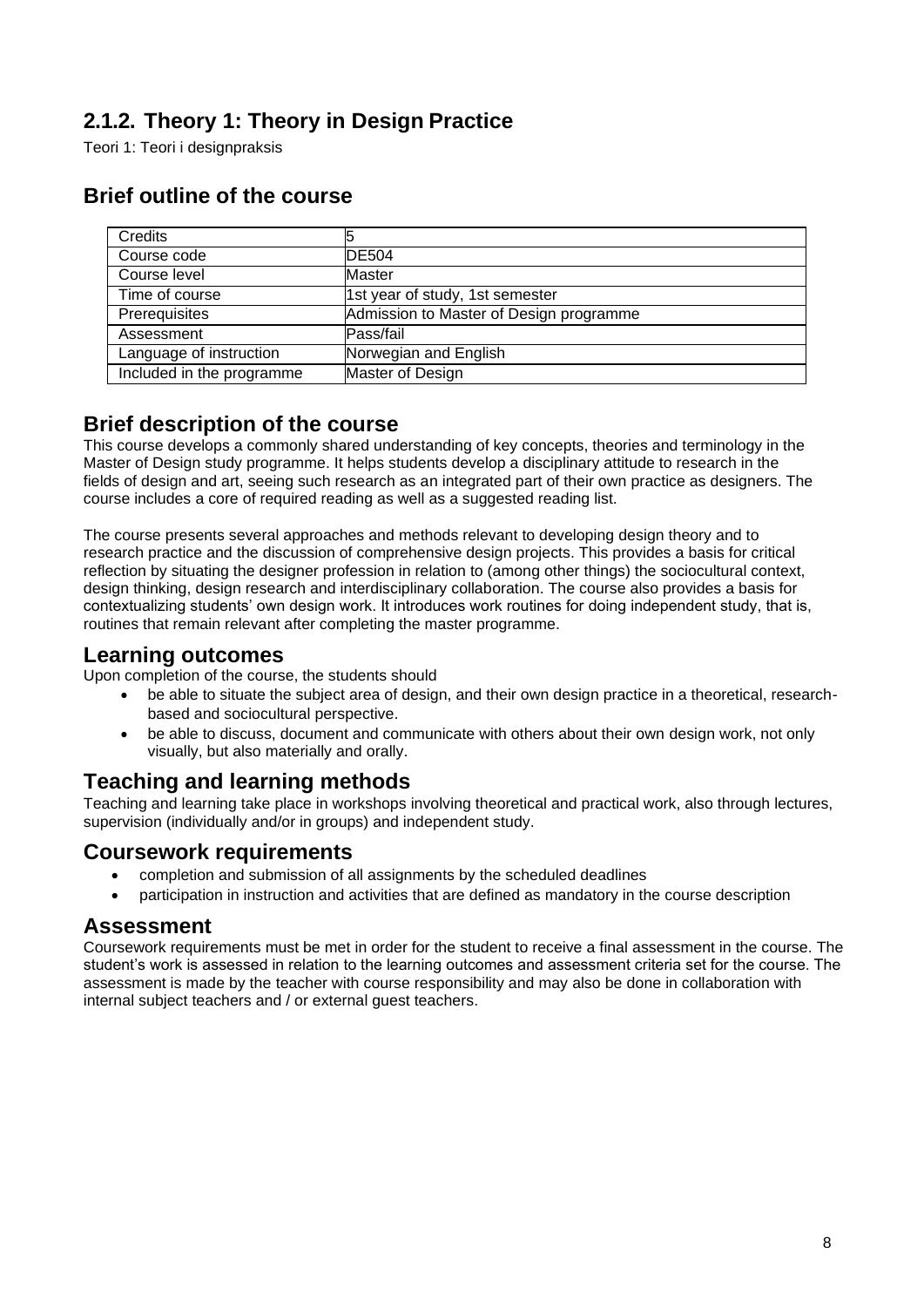# <span id="page-8-0"></span>**2.1.3. Specialization:**

# **2.1.3.1 Studio 1: Specialization, Graphic Design and Illustration**

Studio 2: Fordypning Grafisk design og illustrasjon

| Credits                   | 15                                      |
|---------------------------|-----------------------------------------|
| Course code               | <b>DE512</b>                            |
| Course level              | Master                                  |
| Time of course            | 1st year of study, 1st semester         |
| Prerequisites             | Admission to Master of Design programme |
| Assessment                | Pass/fail                               |
| Language of instruction   | Norwegian and English                   |
| Included in the programme | Master of Design                        |

# **Brief outline of the course**

### **Brief description of the course**

This is the study programme's first specialization course in graphic design and illustration. The students do research in their chosen area of specialization and clarify their own practice. Their area of special interest and practice-related strategies are discussed and tested through encounters with the other students who have choses the same specialization. The course consists of studio work, instruction/guidance and group critique.

### **Learning outcomes**

Upon completion of the course, the students will

- have advanced understanding of their field of practice and their position within it.
- have in-depth insight into their own practice, seen in relation to that of others.
- be able to critically examine, reflect on and explain their own work and that of others and communicate this to specialists and the general public.

### **Teaching and learning methods**

Independent work, instruction and group critique.

### **Coursework requirements**

- completion and submission of all assignments by the scheduled deadlines
- participation in instruction and activities that are defined as mandatory in the course description

# **Assessment**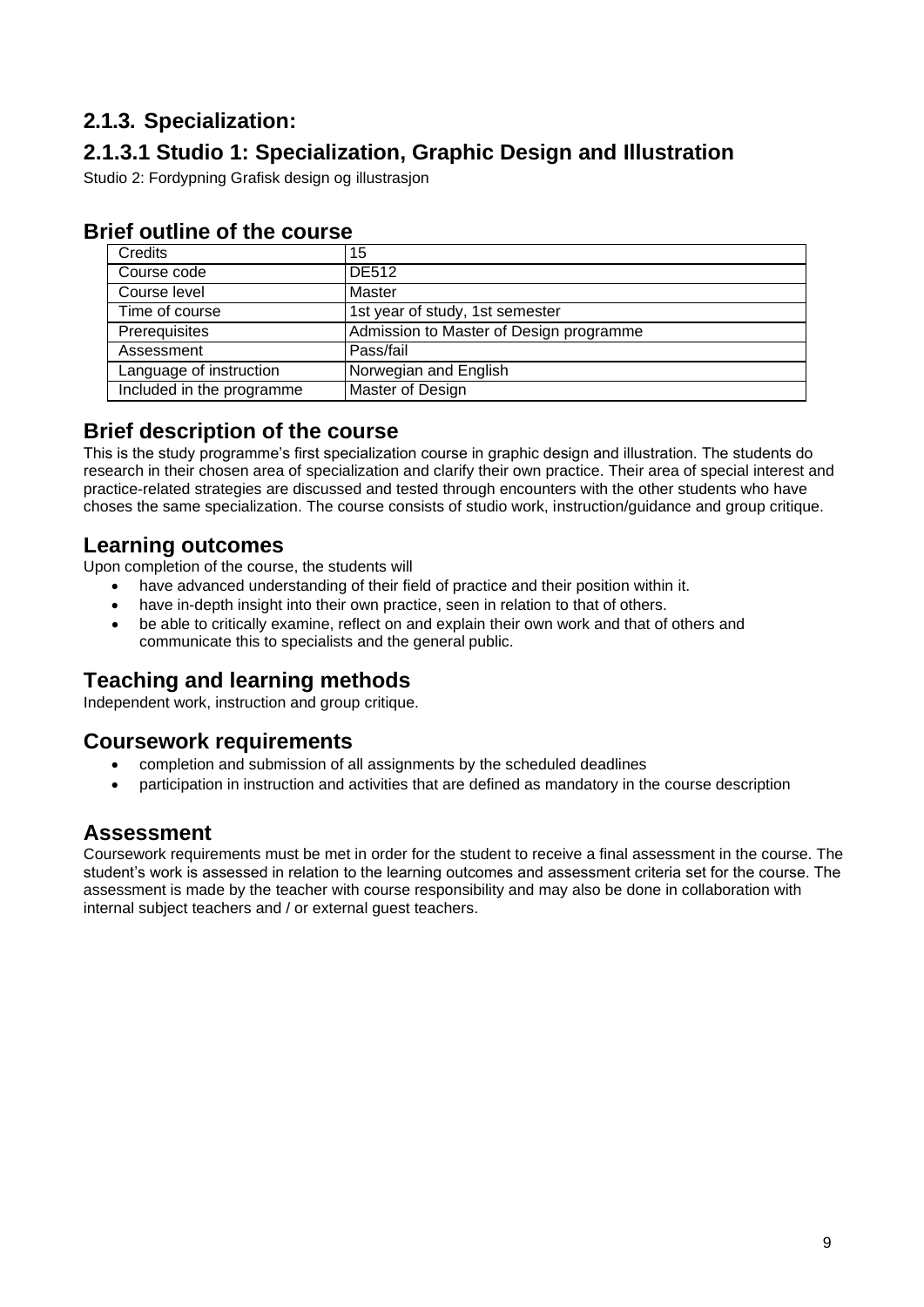# <span id="page-9-0"></span>**2.1.3.2. Studio 1: Specialization, Interior Architecture and Furniture Design**

Studio 1: Fordypning Interiørarkitektur og møbeldesign

# **Brief outline of the course**

| Credits                   | 15                                      |
|---------------------------|-----------------------------------------|
| Course code               | <b>DE511</b>                            |
| Course level              | Master                                  |
| Time of course            | 1st year of study, 1st semester         |
| Prerequisites             | Admission to Master of Design programme |
| Assessment                | Pass/fail                               |
| Language of instruction   | Norwegian and English                   |
| Included in the programme | Master of Design                        |

### **Brief description of the course**

This is the study programme's first specialization course in interior architecture and furniture design. It is a practical studio-based course in the student's chosen area of specialization. The course emphasizes critically examining the broader connections and framework affecting the subject area, the consequences these can have for design practice, and the growing potential for designers to involve themselves in challenging issues in society. The students are encouraged to situate their personal approach in a wider context.

#### **Learning outcomes**

Upon completion of the course, the students will

- have competence to think abstractly, to discuss and develop ideas, rendering them as conceptual and specific research questions.
- be able to situate their chosen area of specialization in a larger sociocultural context by using relevant design theory and methods for observation, analysis, ideation and reflection.
- be able to critically examine, reflect on and explain their own work and that of others and communicate this to specialists and the general public.

### **Teaching and learning methods**

Group-based instruction in combination with individual guidance. Lectures, studies of literature and practical work. The course can include workshops and/or excursions.

### **Coursework requirements**

- completion and submission of all assignments by the scheduled deadlines
- participation in instruction and activities that are defined as mandatory in the course description

#### **Assessment**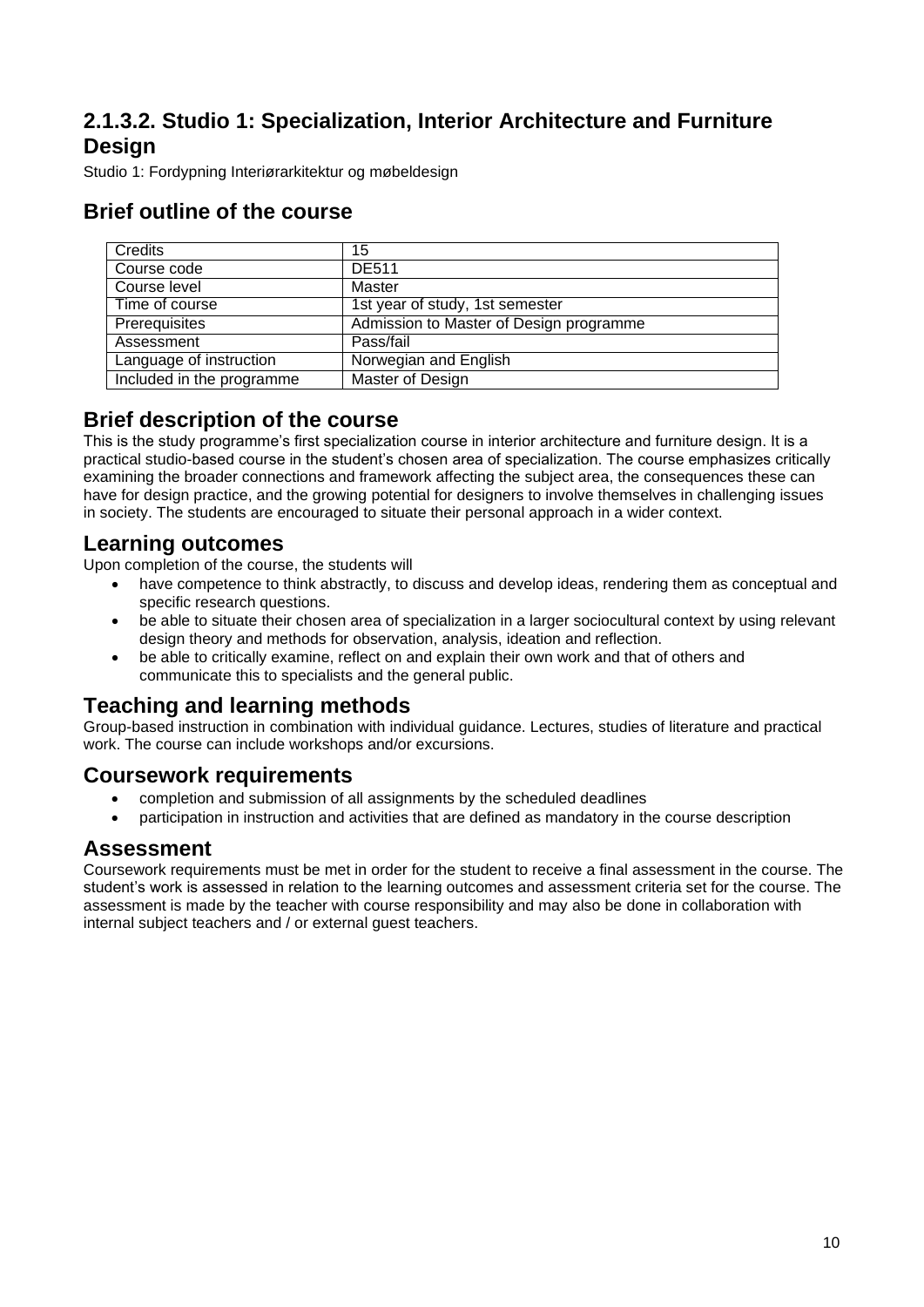# <span id="page-10-0"></span>**2.1.3.3 Studio 1: Specialization, Clothing and Costume Design**

Studio 1: Fordypning Klesdesign og kostymedesign

# **Brief outline of the course**

| Credits                   | 15                                      |
|---------------------------|-----------------------------------------|
| Course code               | <b>DE513</b>                            |
| Course level              | Master                                  |
| Time of course            | 1st year of study, 1st semester         |
| Prerequisites             | Admission to Master of Design programme |
| Assessment                | Pass/fail                               |
| Language of instruction   | Norwegian and English                   |
| Included in the programme | Master of Design                        |

### **Brief description of the course**

This is the study programme's first specialization course in clothing and costume design. The students examine and test their field of interest, focusing particularly on practice within the discipline and on exploring materials, techniques, expressions and contexts. The students work independently and/or in collaboration with each other, with an experimental project that involves gathering information and references. The project anchors the students' own practice in the disciplinary tradition and in contemporary society. Emphasis is on method and process, materialization, documentation and critical reflection.

### **Learning outcomes**

Upon completion of the course, the students, the students should

- have competence to critically evaluate their own work and that of others.
- be able to demonstrate in-depth knowledge and expertise in creating form and in using materials and technologies relevant to clothing and costume design.
- be able to critically examine, reflect on and explain their own work and that of others and communicate this to specialists and the general public.

#### • **Teaching and learning methods**

The course can consist of independent work, individual or group instruction, lectures, workshops and group critique sessions. The course can include fieldtrips.

### **Coursework requirements**

- completion and submission of all assignments by the scheduled deadlines
- participation in instruction and activities that are defined as mandatory in the course description

### **Assessment**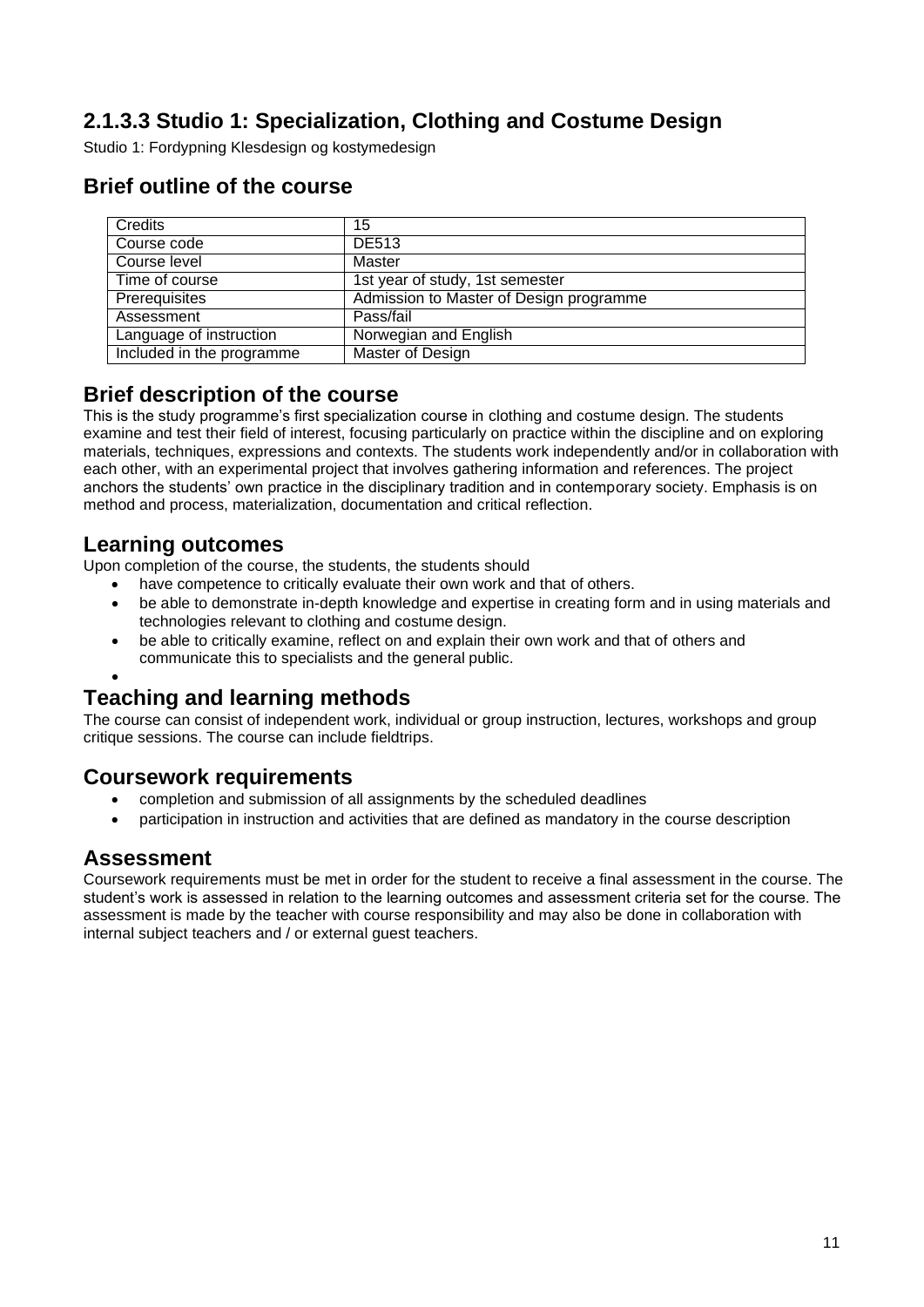# <span id="page-11-0"></span>**2.1.4. The Public**

Offentligheten

# **Brief outline of the course**

| <b>Credits</b>            | 5                                       |
|---------------------------|-----------------------------------------|
| Course code               | <b>DE506</b>                            |
| Course level              | Master                                  |
| Time of course            | 1st year of study, 1st semester         |
| Prerequisites             | Admission to Master of Design programme |
| Assessment                | Pass/fail                               |
| Language of instruction   | Norwegian and English                   |
| Included in the programme | Master of Design                        |

#### **Brief description of the course**

This course is for all first-year students in the Master of Design programme. Students explore different ways to publicly present a contemporary design work. Using the design project from their Studio 2 course, they are challenged to develop curatorial routines, performances, events and exhibition design models in order to communicate with others about their work processes.

#### **Learning outcomes**

Upon completion of the course, the students should be able to

- critically examine, reflect over and explain their own work and that of others and communicate this to specialists and the general public.
- document and communicate with others about their own design work, not only visually and materially, but also orally and in writing.
- have competence sufficient for critically evaluating their own work and that of others.

# **Teaching and learning methods**

Group-based instruction and guidance in combination with practical work. The course can also include workshops.

### **Coursework requirements**

- completion and submission of all assignments by the scheduled deadlines
- participation in instruction and activities that are defined as mandatory in the course description

### **Assessment**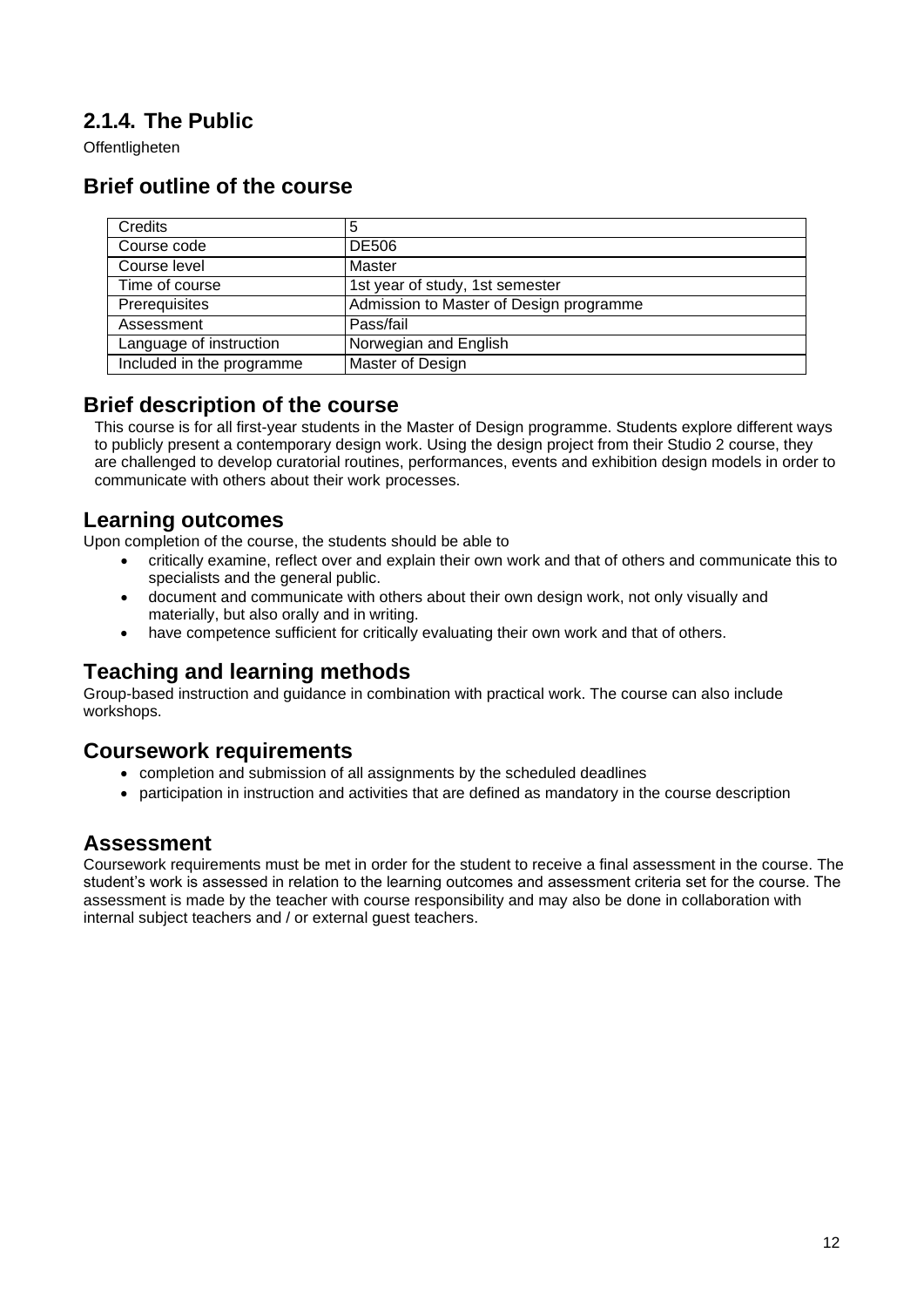# <span id="page-12-0"></span>**2.1.5. Method 1: Context**

Metode 1: Kontekst

# **Brief outline of the course**

| Credits                   | 5                                       |
|---------------------------|-----------------------------------------|
| Course code               | DE524                                   |
| Course level              | Master                                  |
| Time of course            | 1st year of study, 2nd semester         |
| Prerequisites             | Admission to Master of Design programme |
| Assessment                | Pass/fail                               |
| Language of instruction   | Norwegian and English                   |
| Included in the programme | Master of Design                        |

### **Brief description of the course**

This course introduces concepts that provide grounding for practice-based artistic research in the field of design. It enables students to explore, contextualize and critically reflect on knowledge, in order to define various tools and formulate ideas and research questions. The students also formulate/describe a self-chosen project and carry it out. Emphasis will be on documentation, critical reflection and communicating with others about their methods and processes.

#### **Learning outcomes**

Upon completion of the course, the students will

- have well-cogitated knowledge about their own design practice.
- have an understanding of artistic research.
- be able to develop connections between their own design practice and methods.

# **Teaching and learning methods**

Independent work, instruction and group critique.

#### **Coursework requirements**

- completion and submission of all assignments by the scheduled deadlines
- participation in instruction and activities that are defined as mandatory in the course description

# **Assessment**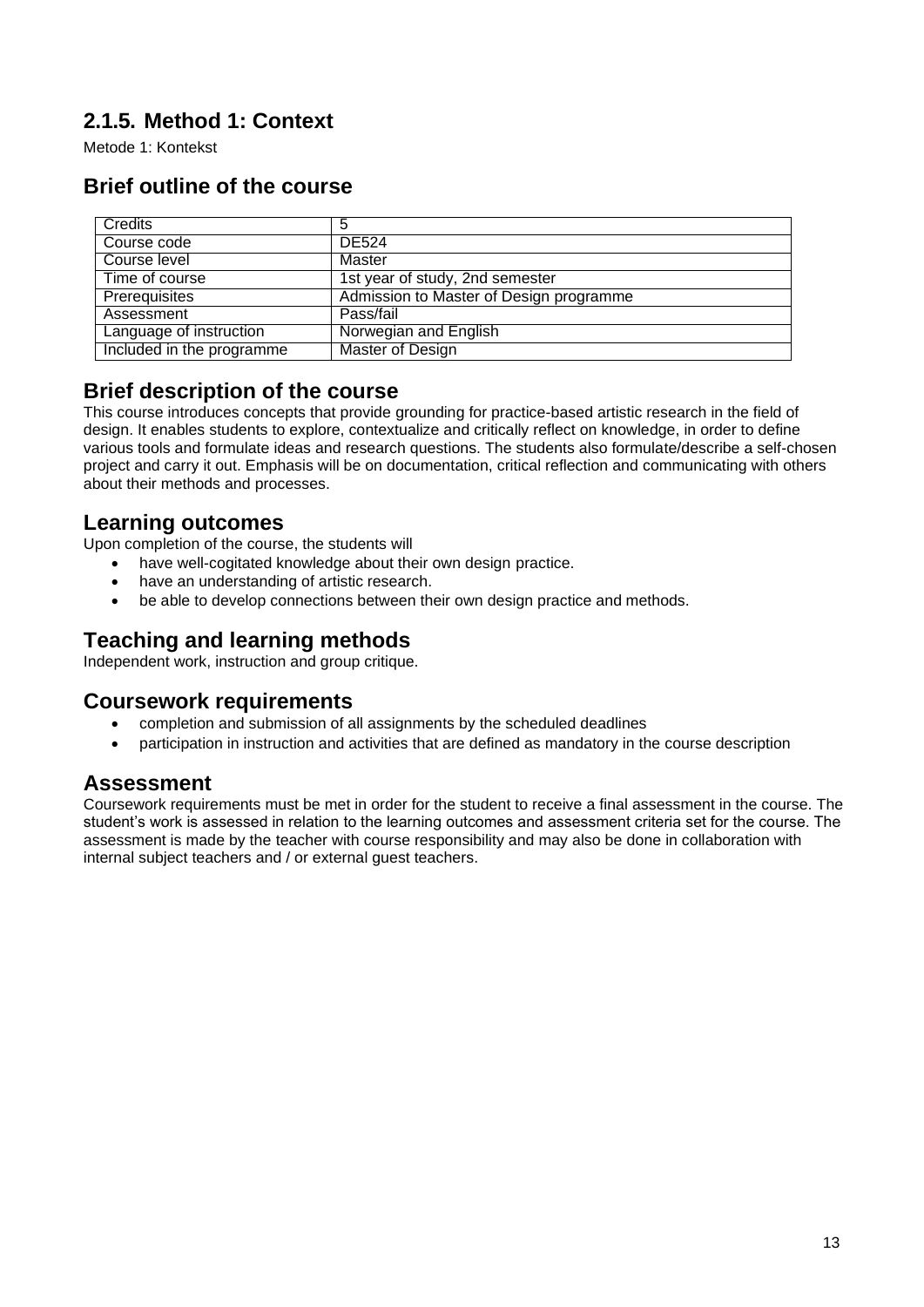# <span id="page-13-0"></span>**2.1.6. Specialization:**

# **2.1.6.1. Studio 2: Specialization, Graphic Design and Illustration**

Studio 2: Fordypning Grafisk design og illustrasjon

# **Brief outline of the course**

| Credits                   | 15                                      |
|---------------------------|-----------------------------------------|
| Course code               | <b>DE522</b>                            |
| Course level              | Master                                  |
| Time of course            | 1st year of study, 2nd semester         |
| Prerequisites             | Admission to Master of Design programme |
| Assessment                | Pass/fail                               |
| Language of instruction   | Norwegian and English                   |
| Included in the programme | Master of Design                        |

### **Brief description of the course**

This is the study programme's second specialization course in graphic design and illustration. The students work with storytelling in relation to their own field of practice. Instruction is given in narrative methods, and the students do practical assignments related to the same. The students work with stories that are created and recreated in different ways. The course involves studio work, instruction and group-based critique sessions.

### **Learning outcomes**

Upon completion of the course, the students will

- have in-depth knowledge of narrative methods and structures.
- be able to develop and complete a story in different formats.
- be able to use narrative methods in their own work.

# **Teaching and learning methods**

Independent work, instruction and group critique sessions.

### **Coursework requirements**

- completion and submission of all assignments by the scheduled deadlines
- participation in instruction and activities that are defined as mandatory in the course description

### **Assessment**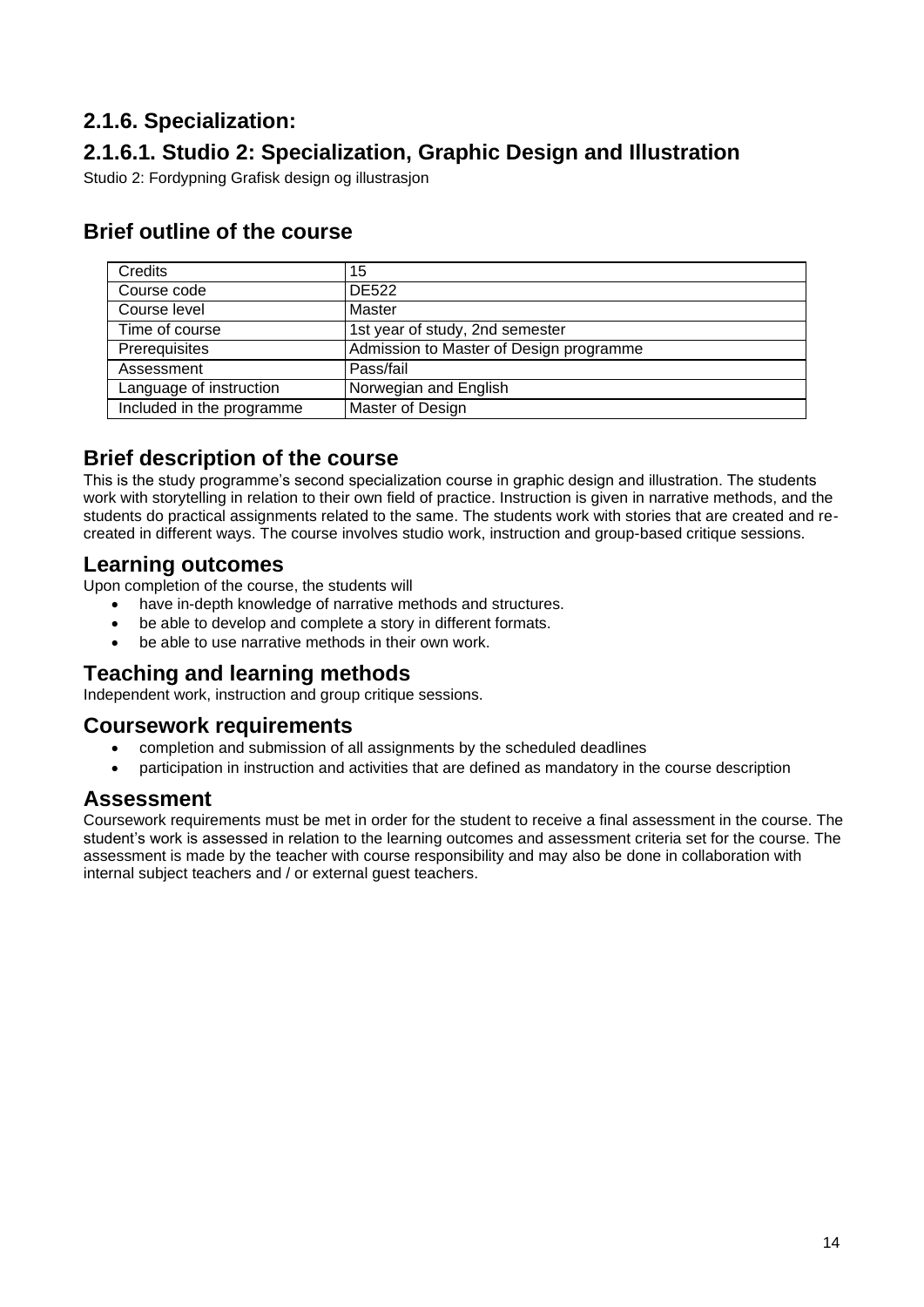# <span id="page-14-0"></span>**2.1.6.2 Studio 2: Specialization, Interior Architecture and Furniture Design**

Studio 2: Fordypning Interiørarkitektur og møbeldesign

| Credits                   | 15                                      |
|---------------------------|-----------------------------------------|
|                           |                                         |
| Course code               | DE521                                   |
|                           |                                         |
| Course level              | Master                                  |
|                           |                                         |
| Time of course            | 1st year of study, 2nd semester         |
|                           |                                         |
| Prerequisites             | Admission to Master of Design programme |
|                           |                                         |
| Assessment                | Pass/fail                               |
|                           |                                         |
| Language of instruction   | Norwegian and English                   |
|                           |                                         |
| Included in the programme | Master of Design                        |
|                           |                                         |

### **Brief outline of the course**

### **Brief description of the course**

This is the study programme's second specialization course in interior architecture and furniture design. It is a practical, studio-based course in the student's chosen subject area. It emphasizes critically examining the subject area's relation to challenges in society. It asks questions about designers' possible roles in society. Students are encouraged to investigate the designer/user relation, socially, through collaboration, and in connection with disciplinary identity and societal responsibility.

#### **Learning outcomes**

Upon completion of the course, the students will

- have competence to see their own designer role as collaborative, take responsibility for their own disciplinary independence and take charge of their own learning.
- be able to relate their area of specialization to relevant concepts in society, for instance 'transformation' and 'inclusive design', by using relevant design theory and methods for observation, analysis, ideation and critical reflection.
- be able to explore different approaches to societal issues and relate them to their own design work.

#### **Teaching and learning methods**

Group teaching in combination with individual instruction/guidance. Lectures, studies of literature and practical work. The course may include workshops and/or excursions.

### **Coursework requirements**

- completion and submission of all assignments by the scheduled deadlines
- participation in instruction and activities that are defined as mandatory in the course description

#### **Assessment**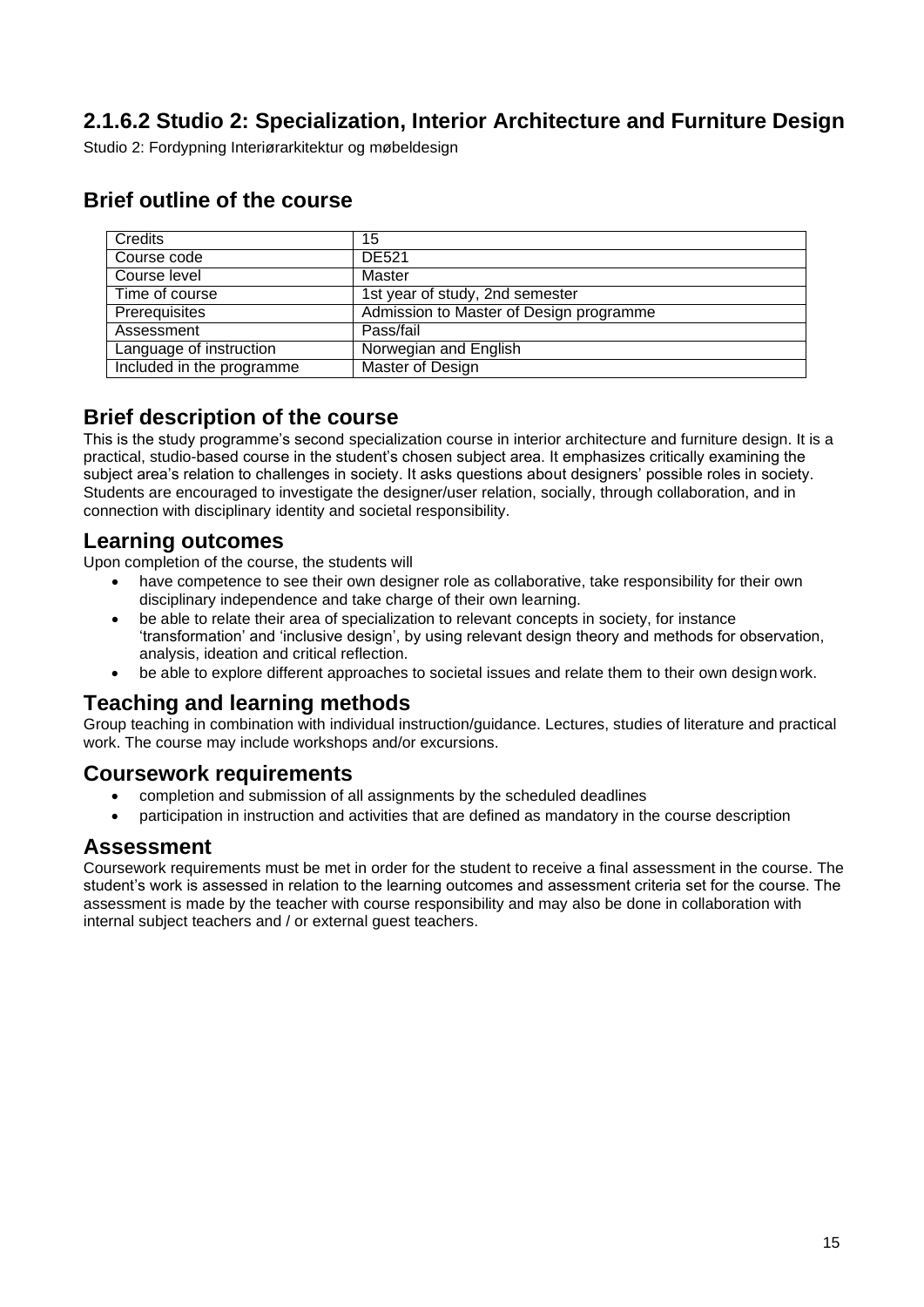# <span id="page-15-0"></span>**2.1.6.3 Studio 2: Specialization, Clothing and Costume Design**

Studio 2: Fordypning Klesdesign og kostymedesign

| Credits                   | 15                                      |
|---------------------------|-----------------------------------------|
| Course code               | <b>DE523</b>                            |
| Course level              | Master                                  |
| Time of course            | 1st year of study, 2nd semester         |
| Prerequisites             | Admission to Master of Design programme |
| Assessment                | Pass/fail                               |
| Language of instruction   | Norwegian and English                   |
| Included in the programme | Master of Design                        |

### **Brief outline of the course**

#### **Brief description of the course**

This is the study programme's second specialization course in clothing and costume design. It relates knowledge and critical reflection on contexts, professional practice and the subject area to the students' own practice. It gives students time and the opportunity to explore practical and theoretical aspects of their area of specialization. Students work independently and/or through collaboration on one or several real and/or experimental design projects. The course involves mapping and using knowledge about relevant professional collaborative partners. Students learn about work ethics and develop a deliberate attitude to ethical implications and critical issues in their field of specialization. They have opportunities to gain practical experience from national and international enterprises, through participating in practical training programmes, collaborations and/or fieldwork. Students mediate their work to others using suitable formats such as exhibitions, performances, films, photos and/or viewings.

#### **Learning outcomes**

Upon completion of the course, the students will

- have knowledge of the context for critical issues in their discipline.
- be able to demonstrate expanded knowledge and expertise in creating form and in using materials and technologies in clothing and costume design.
- be able to communicate with others about their own practice, using relevant formats.

# **Teaching and learning methods**

Lectures, group teaching sessions, individual/group guidance, independent work and studies of literature. There may be excursions. Students can apply to do practical training in a professional enterprise or take a self-financed study trip that is relevant to their chosen specialization. Practical training programmes or study trips/fieldwork must, before they start, be approved by the teacher in charge of the course.

#### **Coursework requirements**

- completion and submission of all assignments by the scheduled deadlines
- participation in instruction and activities that are defined as mandatory in the course description

#### **Assessment**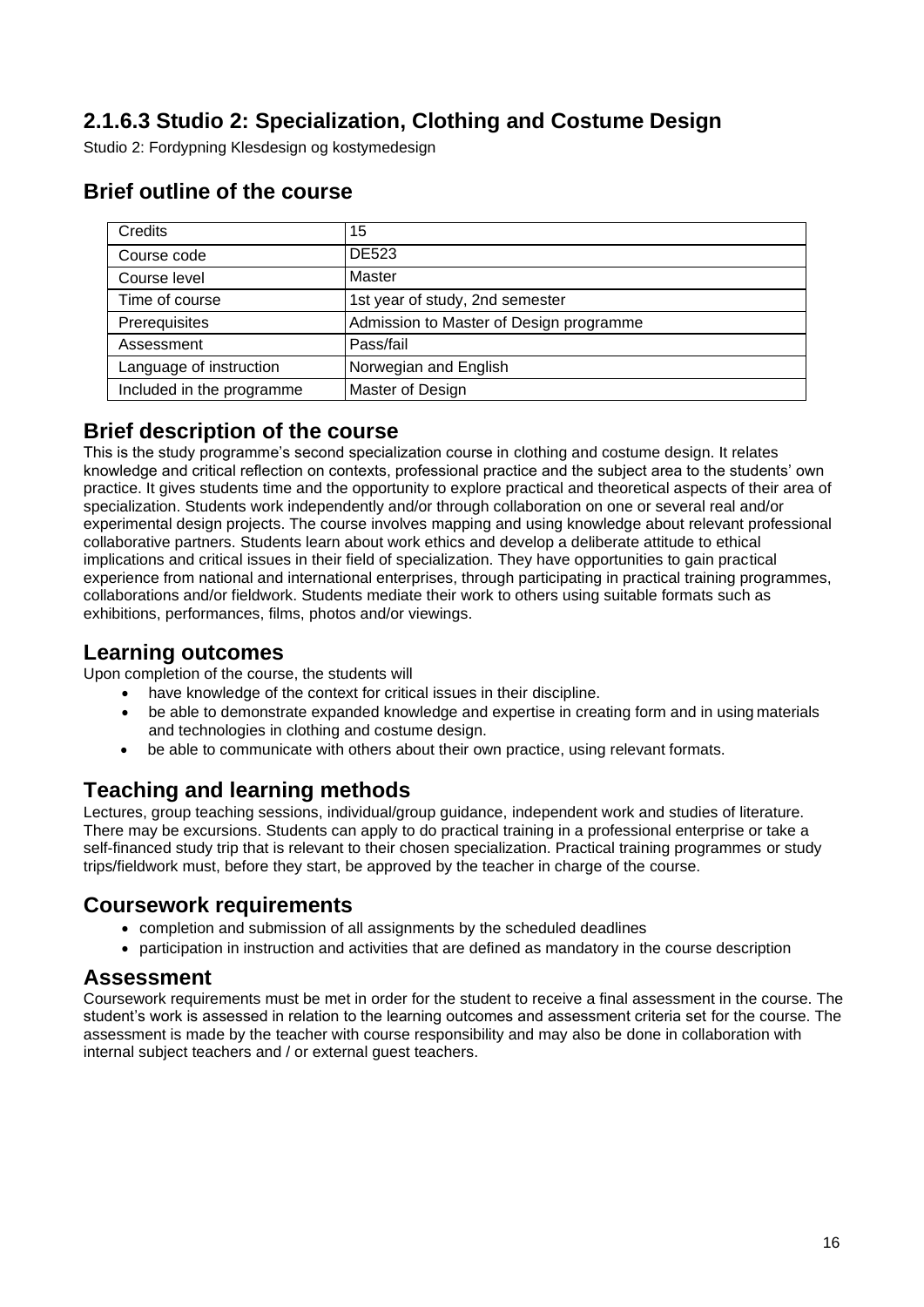# <span id="page-16-0"></span>**2.1.7. Theory 2: Theory Development**

Teori 2: Teoriutvikling

| <b>Credits</b>            | 5                                                       |
|---------------------------|---------------------------------------------------------|
| Course code               | DE545                                                   |
| Course level              | Master                                                  |
| Time of course            | 1 <sup>st</sup> year of study, 2 <sup>nd</sup> semester |
| Prerequisites             | Admission to Master of Design programme                 |
| Assessment                | Pass/fail                                               |
| Language of instruction   | Norwegian and English                                   |
| Included in the programme | Master of Design                                        |

# **Brief outline of the course**

### **Brief description of the course**

In this course, students develop theory from practice as well as an independent, critical attitude to their own learning. They develop conversations using their own practice as their starting point, in combination with material from, e.g., books, journals, catalogues, films, exhibitions, plays, events, materials, on-site inspections and collaboration.

The students combine breadth in research with specialization in their chosen field. They learn to constitute their own field of specialization as a theoretical basis for their Master Project in the 2<sup>nd</sup> year. They practice an attitude to developing research skills that is rooted in the discipline. Theory development is based on a comparative method: the students learn to gather and combine knowledge from different sources, using as their starting point their proximity to the field, which they gain from doing practical work.

### **Learning outcomes**

Upon completion of the course, the students will

- have advanced insight into their own process, discussing it comparatively (*breadth*), based on knowledge in a limited area in their own chosen specialization (*depth*).
- be able to use learning from their own process when reflecting critically on their work.
- be able to contextualize and communicate with others as part of their design practice.

### **Teaching and learning methods**

The course is practice-based and develops practical skills for collecting, documenting and sharing experiencebased knowledge from the students' own area of specialization. The course emphasizes work routines, the use of time, also synergy with the students' chosen specialization. In the process, students should learn to:

- become familiar with the value of practical *experimentation*.
- learn to use learning outcomes from experiments and develop a subject-area *narrative*.
- communicate the narrative to others through a suitable use of *formats*.
- develop a design for activating the formats in a spatial *scenario.*

#### **Coursework requirements**

- completion and submission of all assignments by the scheduled deadlines
- participation in instruction and activities that are defined as mandatory in the course description

### **Assessment**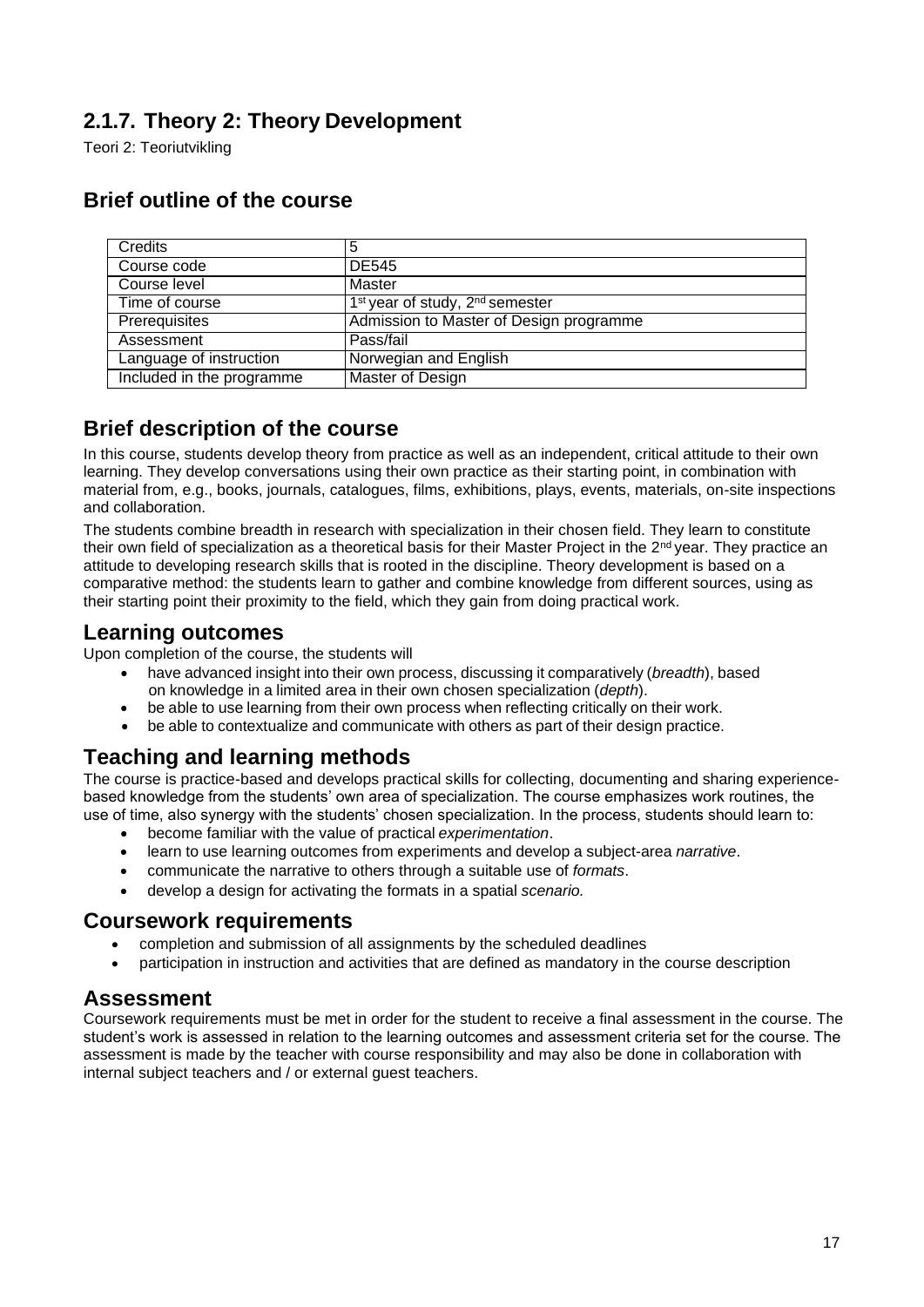# <span id="page-17-0"></span>**2.1.8. Strategies**

**Strategier** 

| Credits                   | 5                                       |
|---------------------------|-----------------------------------------|
| Course code               | <b>DE525</b>                            |
| Course level              | Master                                  |
| Time of course            | 1st year of study, 2nd semester         |
| Prerequisites             | Admission to Master of Design programme |
| Assessment                | Pass/fail                               |
| Language of instruction   | Norwegian and English                   |
| Included in the programme | Master of Design                        |

# **Brief outline of the course**

#### **Brief description of the course**

The students critically reflect on their vision for their design practice and area of specialization in order to develop strategies for communicating with others about their work. They explore and evaluate relevant arenas, networks and possibilities, both nationally and internationally, for showcasing their practice, and use visual, written, material and digital tools to increase the impact of their practice.

### **Learning outcomes**

Upon completion of the course, the students will

- be able to develop strategies for conveying their work to the outside world.
- be able to use relevant tools and forms of collaboration to create an impact for their work.
- be able to identify, define and have insight into relevant catchment areas, arenas and networks for their practice.

# **Teaching and learning methods**

The course is interdisciplinary and can consist of lectures, instruction, independent study, group work, excursions, workshops and seminars.

#### **Coursework requirements**

- completion and submission of all assignments by the scheduled deadlines
- participation in instruction and activities that are defined as mandatory in the course description

### **Assessment**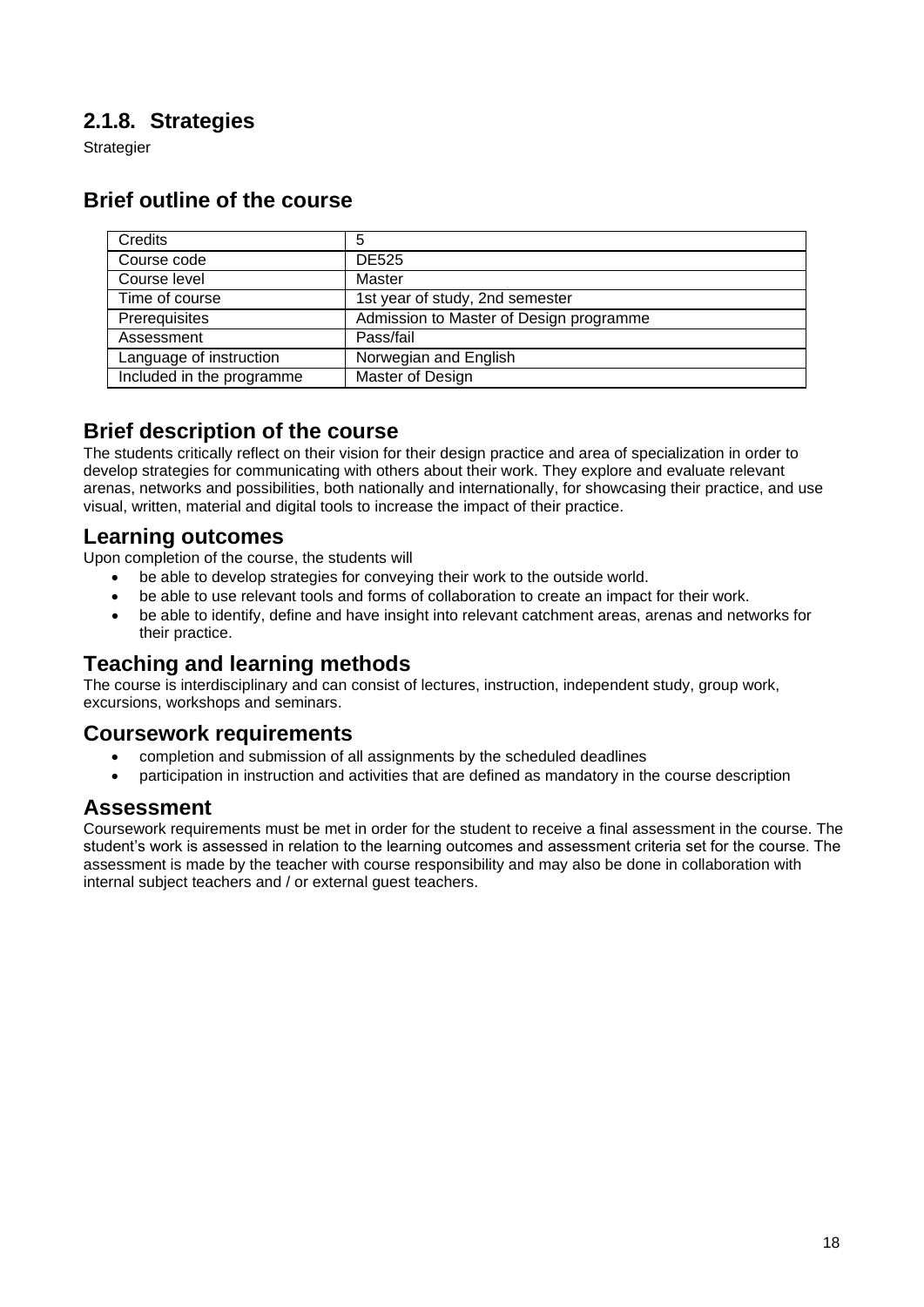# <span id="page-18-0"></span>**2.2. Course Descriptions for the 2nd Year of Study**

# **2.2.1 Specialization:**

# <span id="page-18-1"></span>**2.2.1.1 Studio 3: Specialization, Graphic Design and Illustration**

Studio 3: Fordypning Grafisk design og illustrasjon

# **Brief outline of the course**

| Credits                   | 10                                            |
|---------------------------|-----------------------------------------------|
| Course code               | <b>DE532</b>                                  |
| Course level              | Master                                        |
| Time of course            | 2nd year, 3rd semester in the study programme |
| Prerequisites             | Passed 1st year of study                      |
| Assessment                | Pass/fail                                     |
| Language of instruction   | Norwegian and English                         |
| Included in the programme | Master of Design                              |

### **Brief description of the course**

This is the third specialization course in graphic design and illustration. The students work with the same theme. The teaching and practical work focus on communicating visually with a wider public. The students do in-depth study of the theme and render their findings in a practical project.

#### **Learning outcomes**

Upon completion of the course, the students will

- have advanced knowledge of the function of visual communication in the public sphere.
- be able to develop visual communication in collaboration with external actors.
- be able to influence public space through visual communication.

# **Teaching and learning methods**

Independent work, instruction/guidance and group critique sessions.

### **Coursework requirements**

- completion and submission of all assignments by the scheduled deadlines
- participation in instruction and activities that are defined as mandatory in the course description

#### **Assessment**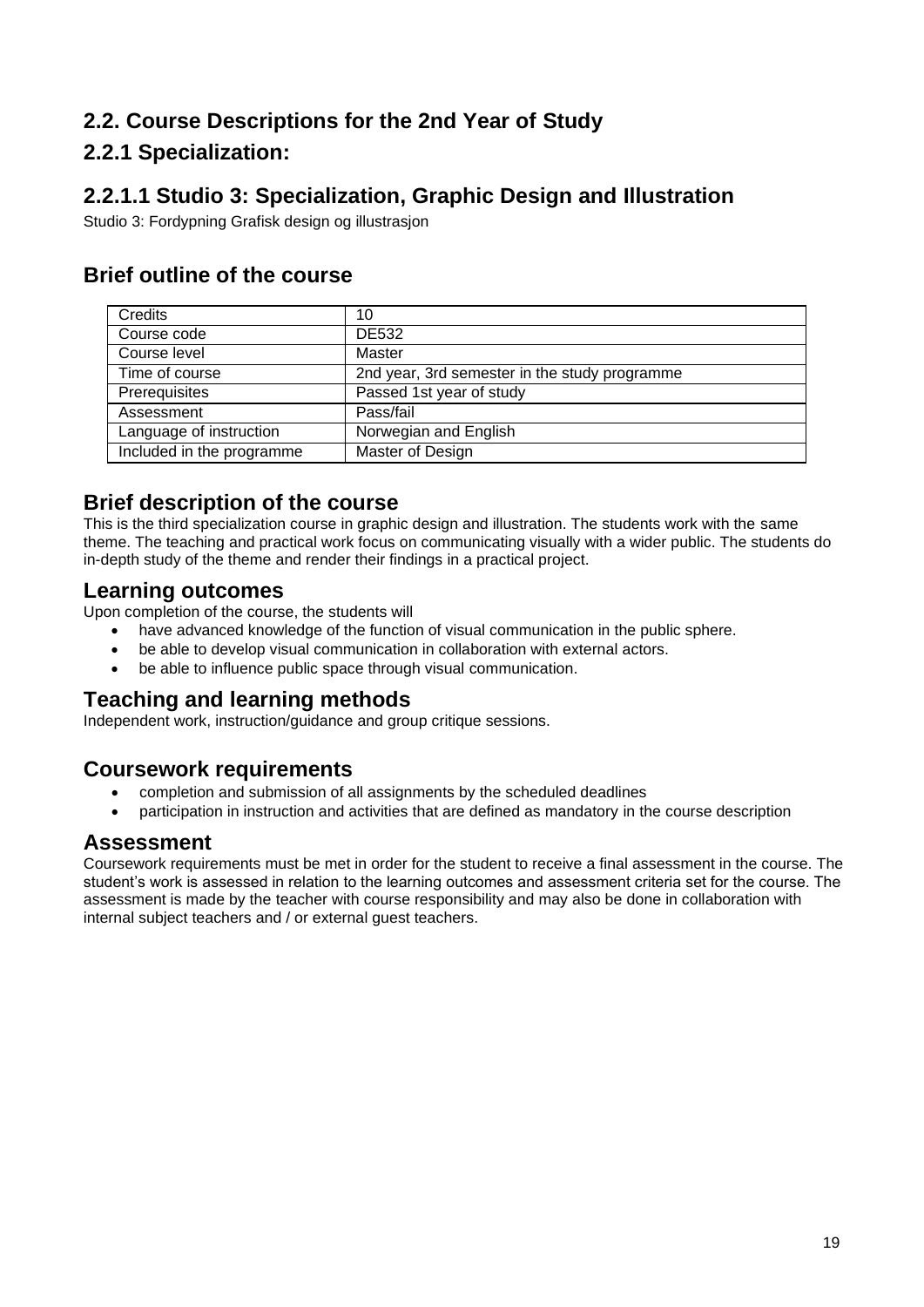# <span id="page-19-0"></span>**2.2.1.2 Studio 3: Specialization, Interior Architecture and Furniture Design**

Studio 3: Fordypning Interiørarkitektur og møbeldesign

### **Brief outline of the course**

| Credits                   | 10                                            |
|---------------------------|-----------------------------------------------|
| Course code               | <b>DE531</b>                                  |
| Course level              | Master                                        |
| Time of course            | 2nd year, 3rd semester in the study programme |
| Prerequisites             | Passed 1st year of study                      |
| Assessment                | Pass/fail                                     |
| Languages of instruction  | Norwegian and English                         |
| Included in the programme | Master of Design                              |

#### **Brief description of the course**

This is the third specialization course in interior architecture and furniture design. Being a practical studiobased course in the student's chosen specialization, it focuses on critically examining material practice and relating it to processes in research and production in the specialized field. The students are challenged to situate their personal approach in a material framework.

#### **Learning outcomes**

Upon completion of the course, the students will

- be able to demonstrate knowledge and expertise in materials and technologies and in creating form in the chosen area of specialization.
- be equipped to do research on the ethical use of a material and its impact or influence on their own work, with a critical view towards sustainability, health and safety.
- be able to explore tactical knowledge through material practice and to reflect on and communicate with others about their own processes.

### **Teaching and learning methods**

Group teaching in combination with individual instruction/guidance. Lectures, studies of literature and practical work. Workshops and/or excursions may be included in the course.

#### **Coursework requirements**

- completion and submission of all assignments by the scheduled deadlines
- participation in instruction and activities that are defined as mandatory in the course description

#### **Assessment**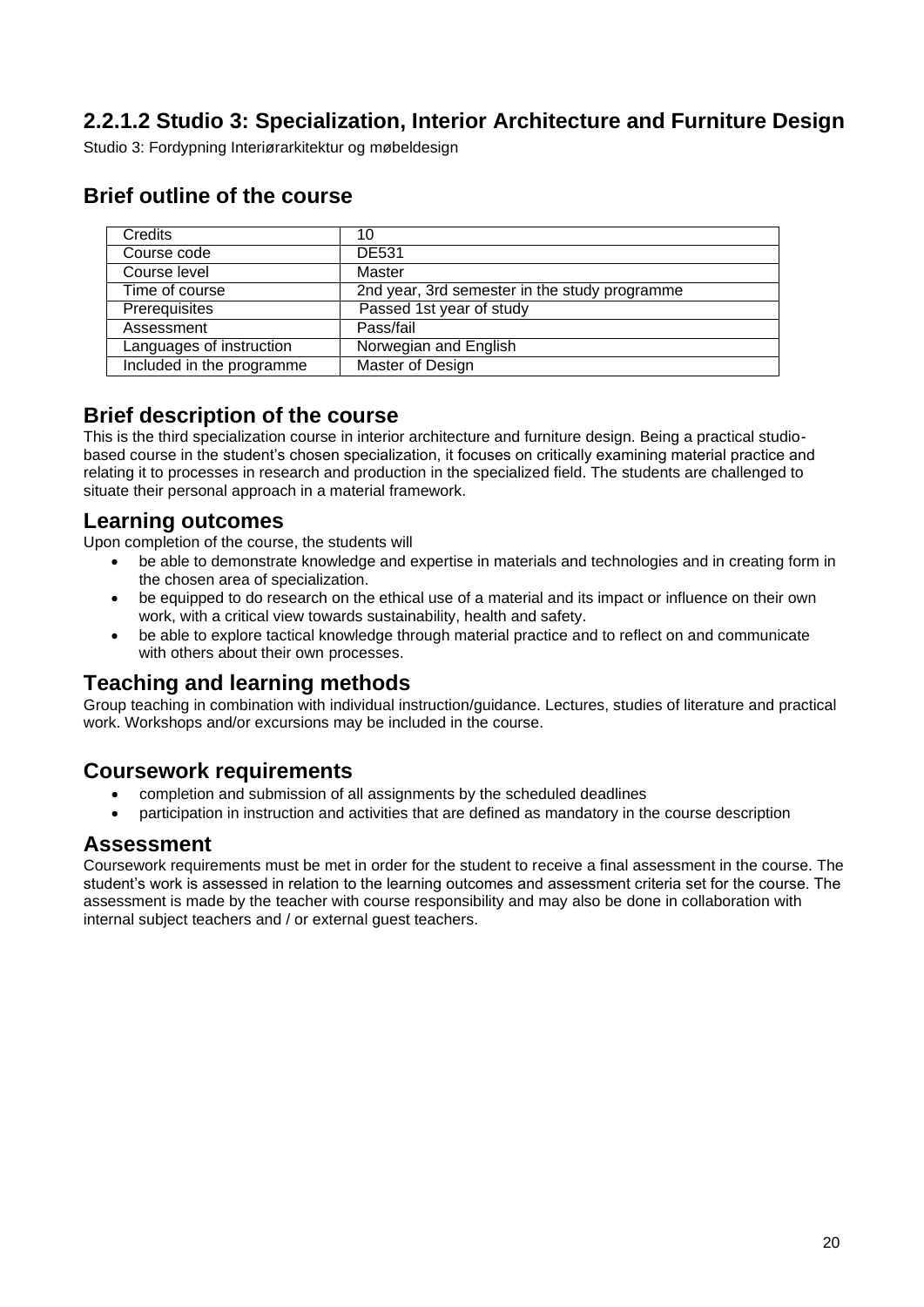# <span id="page-20-0"></span>**2.2.1.3. Studio 3: Specialization, Clothing Design and Costume Design**

Studio 3: Fordypning Klesdesign og kostymedesign

| Credits                   | 10                                                        |
|---------------------------|-----------------------------------------------------------|
| Course code               | <b>DE533</b>                                              |
| Course level              | Master                                                    |
| Time of course            | 2nd year, 3 <sup>rd</sup> semester in the study programme |
| Prerequisites             | Passed 1st year of study                                  |
| Assessment                | Pass/fail                                                 |
| Languages of instruction  | Norwegian and English                                     |
| Included in the programme | Master of Design                                          |

### **Short outline of the course**

### **Short description of the course**

This is the third specialization course in clothing and costume design. The students work on concretizing their chosen area of specialization for the study programme's final year, and on developing a project description and plan for their work in the up-coming courses and Master Project. At the end of the course, the students present their plan for the Master Project, through written, oral, visual and material documentation, as well as a timetable.

#### **Learning outcomes**

Upon completion of the course, the students will

- be able to develop a long-term plan for doing independent work and to describe design methods for carrying out a design project.
- demonstrate knowledge and expertise in materials and technologies and create form within the chosen area of specialization.

# **Teaching and learning methods**

Independent work, instruction and group critique sessions.

### **Coursework requirements**

- completion and submission of all assignments by the scheduled deadlines
- participation in instruction and activities that are defined as mandatory in the course description

### **Assessment**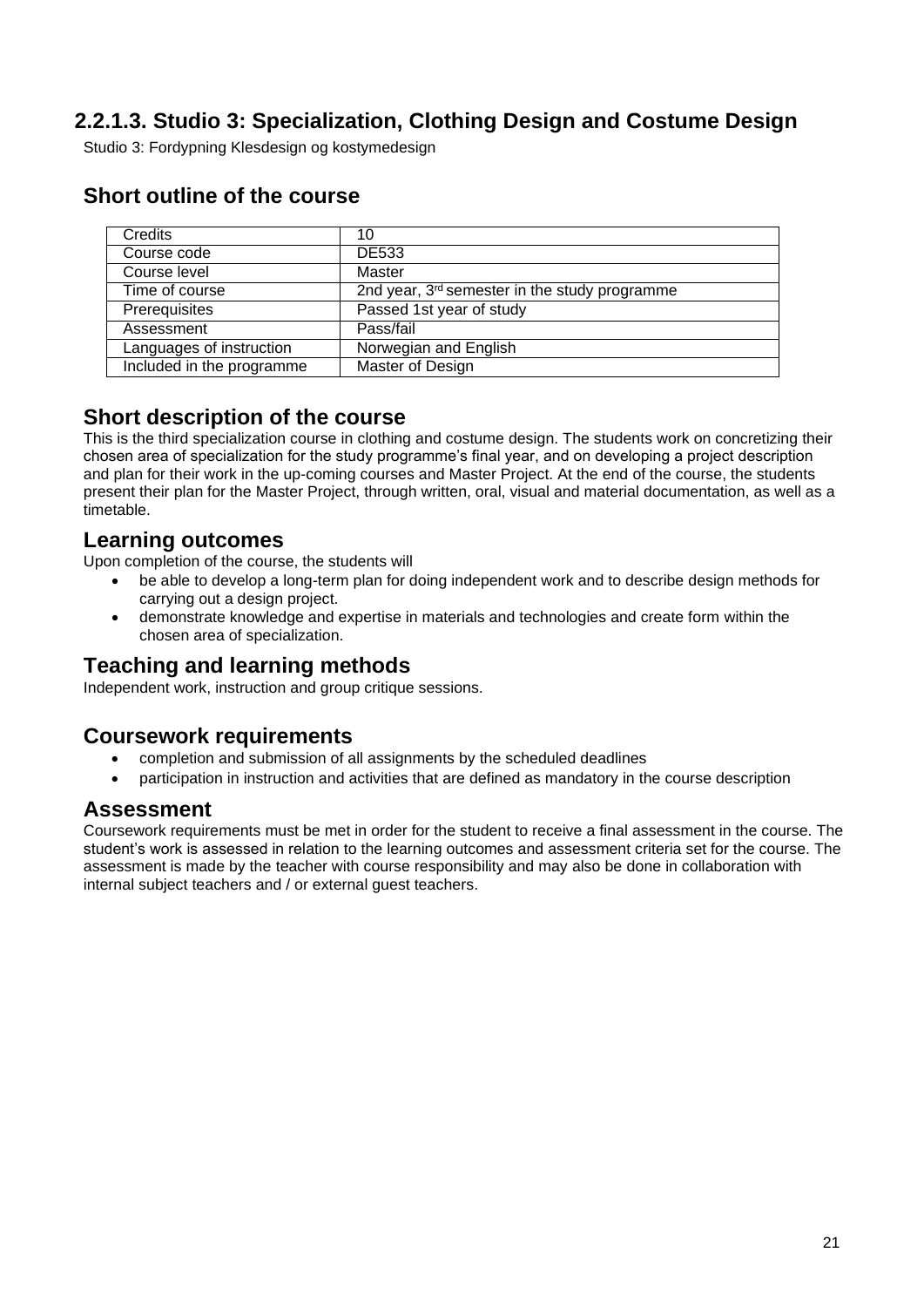# <span id="page-21-0"></span>**2.2.2. Method 2: Tools**

Metode 2: Verktøy

# **Brief outline of the course**

| Credits                   | 5                                                     |
|---------------------------|-------------------------------------------------------|
| Course code               | <b>DE534</b>                                          |
| Course level              | Master                                                |
| Time of course            | 2nd year, 3 <sup>rd</sup> semester in study programme |
| Prerequisites             | Passed 1st year of study                              |
| Assessment                | Pass/fail                                             |
| Languages of instruction  | Norwegian and English                                 |
| Included in the programme | Master of Design                                      |

### **Brief description of the course**

The course introduces tools, processes, methods and concepts/ideas in practice-based design research and artistic research. It builds on each student's own practice and artistic sensibility, also on contextualizing methods and processes. Through developing the discourses about practice-based artistic research, the course enables students to reflect over their practices and to speculate on how they can be developed.

#### **Learning outcomes**

Upon completion of the course, the students will

- have insight into professional practice in order to critically reflect on and speculate over the development of their own practice.
- be able to reflect over design processes and methods using an analytical and creative approach.
- be able to identify tools, processes, methods and concepts/ideas that can improve practice-based design research.

# **Teaching and learning methods**

Independent work, instruction/guidance and group critique sessions.

#### **Coursework requirements**

- completion and submission of all assignments by the scheduled deadlines
- participation in instruction and activities that are defined as mandatory in the course description

#### **Assessment**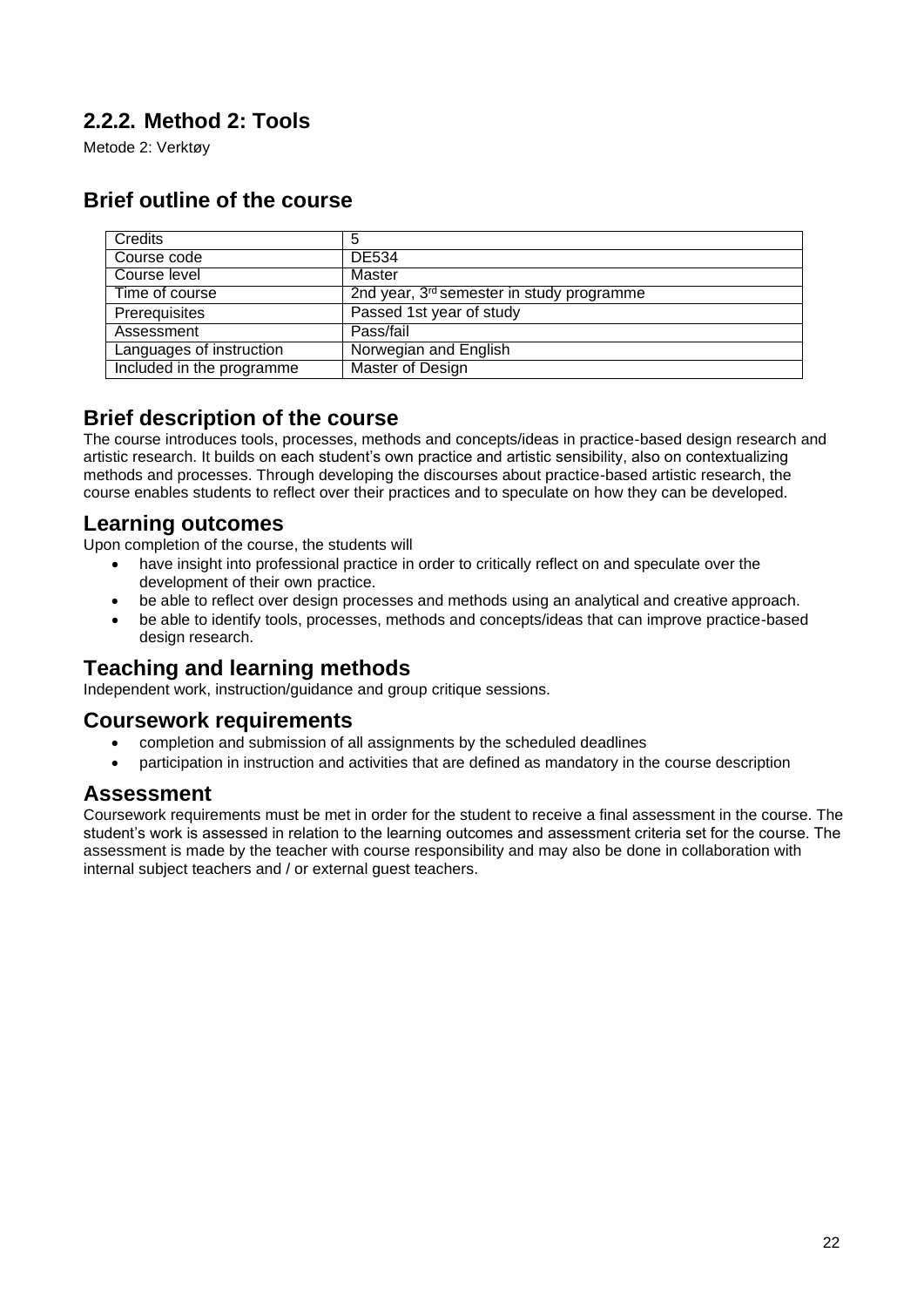# <span id="page-22-0"></span>**2.2.3. Experiment**

Eksperiment

# **Brief outline of the course**

| Credits                   | 5                                                     |
|---------------------------|-------------------------------------------------------|
| Course code               | <b>DE535</b>                                          |
| Course level              | Master                                                |
| Time of course            | 2nd year, 3 <sup>rd</sup> semester in study programme |
| Prerequisites             | Passed 1st year of study                              |
| Assessment                | Pass/fail                                             |
| Languages of instruction  | Norwegian and English                                 |
| Included in the programme | Master of Design                                      |

### **Brief description of the course**

The course is for all students in 2<sup>nd</sup> year of the Master of Design programme. It emphasizes independent design projects, so students will experiment in their chosen area of specialization and glean ideas through engaging in different practices. The course also supports cross-disciplinary collaborative projects. Open studio evaluations are used as a form of peer-based evaluation and a unified learning platform. The course provides a basis for the final Master Project.

#### **Learning outcomes**

Upon completion of the course, the students will

- have the ability to lead their own project.
- be able to carry out advanced design experiments and relate these to their own practice and future projects.

### **Teaching and learning methods**

Group instruction in combination with individual guidance. Lectures, studies of literature and practical work. The course may include workshops and/or excursions.

#### **Coursework requirements**

- completion and submission of all assignments by the scheduled deadlines
- participation in instruction and activities that are defined as mandatory in the course description

### **Assessment**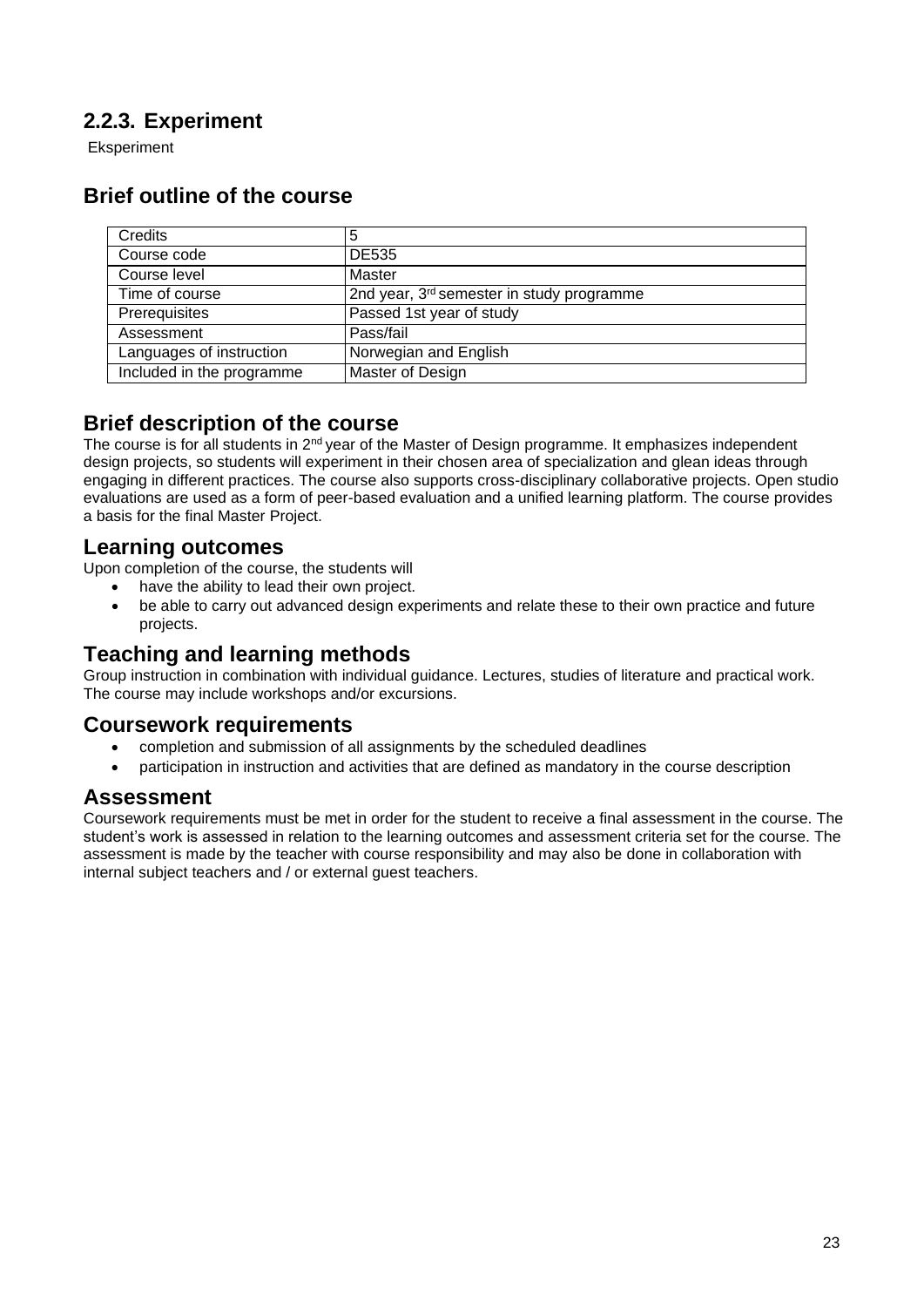# <span id="page-23-0"></span>**2.2.4. Theory 3: Synthesis**

Teori 3: Syntese

# **Brief outline of the course**

| <b>Credits</b>            | 10                                        |
|---------------------------|-------------------------------------------|
| Course code               | DE551                                     |
| Course level              | Master                                    |
| Time of course            | 2nd year, 3rd semester in study programme |
| Prerequisites             | Passed first year of study                |
| Assessment                | Pass/fail                                 |
| Languages of instruction  | Norwegian and English                     |
| Included in the programme | Master of Design                          |

#### **Brief description of the course**

This is the final theoretical course in the Master of Design programme. Students submit an independent theoretical work, either in writing or in another suitable format. The goal is for each student to develop an independent synthesis of their professional development and learning outcomes from the Master of Design programme. The synthesis is developed into a 'free-standing' work

#### **Learning outcomes**

Upon completion of the course, the students will

- have developed a synthesis of their design-related progression in the Master programme.
- be able to situate their area of specialization in a larger context.
- be able to mediate their theoretical work and communicate with a relevant design milieu and a wider public.

### **Teaching and learning methods**

Group instruction combined with individual instruction. Lectures, workshops, studies of literature and practical work.

#### **Coursework requirements**

- completion and submission of all assignments by the scheduled deadlines
- participation in instruction and activities that are defined as mandatory in the course description

#### **Assessment**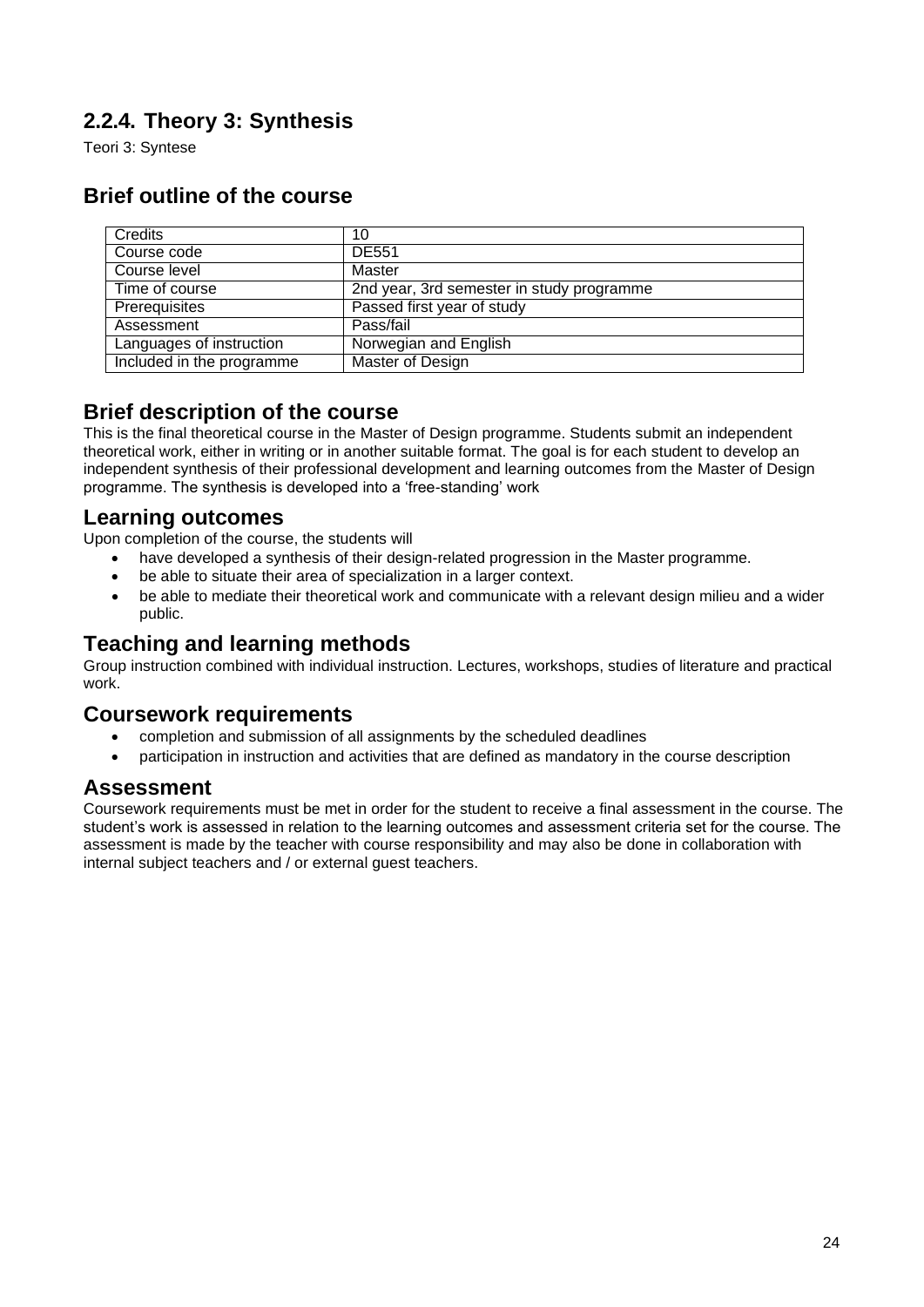# <span id="page-24-0"></span>**2.2.5 Specialization:**

# <span id="page-24-1"></span>**2.2.5.1 Master Project: Master Project: Specialization Graphic Design and Illustration**

Masterprosjekt: Fordypning grafisk design og illustrasjon

| Credits                   | 30                                                                |
|---------------------------|-------------------------------------------------------------------|
| Course code               | <b>DE542</b>                                                      |
| Course level              | Master                                                            |
| Course plan               | 2 <sup>nd</sup> year, 4 <sup>th</sup> semester in study programme |
| Prerequisites             | Passed 1 <sup>st</sup> year of study                              |
| Assessment                | Pass/fail                                                         |
| Languages of instruction  | Norwegian and English                                             |
| Included in the programme | Master of Design                                                  |

# **Brief outline of the course**

# **Brief description of the course**

The Master Project is the study programme's final course. Each student works with a larger self- chosen project, with supervision from a professional staff member from the area of specialization. The project should be a natural development of themes and practices which the student has worked with during the study programme. The student will write a project description which includes a formulation of the choice of theme, work method(s) and the expected result. This project description will be updated three times during the semester, in advance of three 'milestones'. These are times when the student presents his or her project for fellow-students and for selected members of the professional staff responsible for the area of specialization. The project ends with an open oral presentation, as part of the master's degree exhibition.

### **Learning outcomes**

Upon completion of the course, the students will

- be able to define, contextualize and develop an extensive independent project, not only in the choice of theme but also in the choice of medium and work strategies – based on their own practice and field of interest.
- be able to carry out the project in accordance with the defined goals and timetable.
- be able to present, critically reflect on, and communicate their project to others visually, orally, and through an exhibition.

### **Teaching and learning methods**

Independent work, studio/workshop-based work, evaluation sessions during the semester, plenary sessions, tutorials/guidance sessions.

#### **Coursework requirements**

- completion and submission of all assignments by the scheduled deadlines
- participation in instruction and activities that are defined as mandatory in the course description

#### **Assessment**

Coursework requirements must be met in order for the student to receive a final assessment in the course. The student's work is assessed in relation to the learning outcomes and assessment criteria set for the course.

External and internal examiners will evaluate the Master project. The course is graded on a pass/fail basis.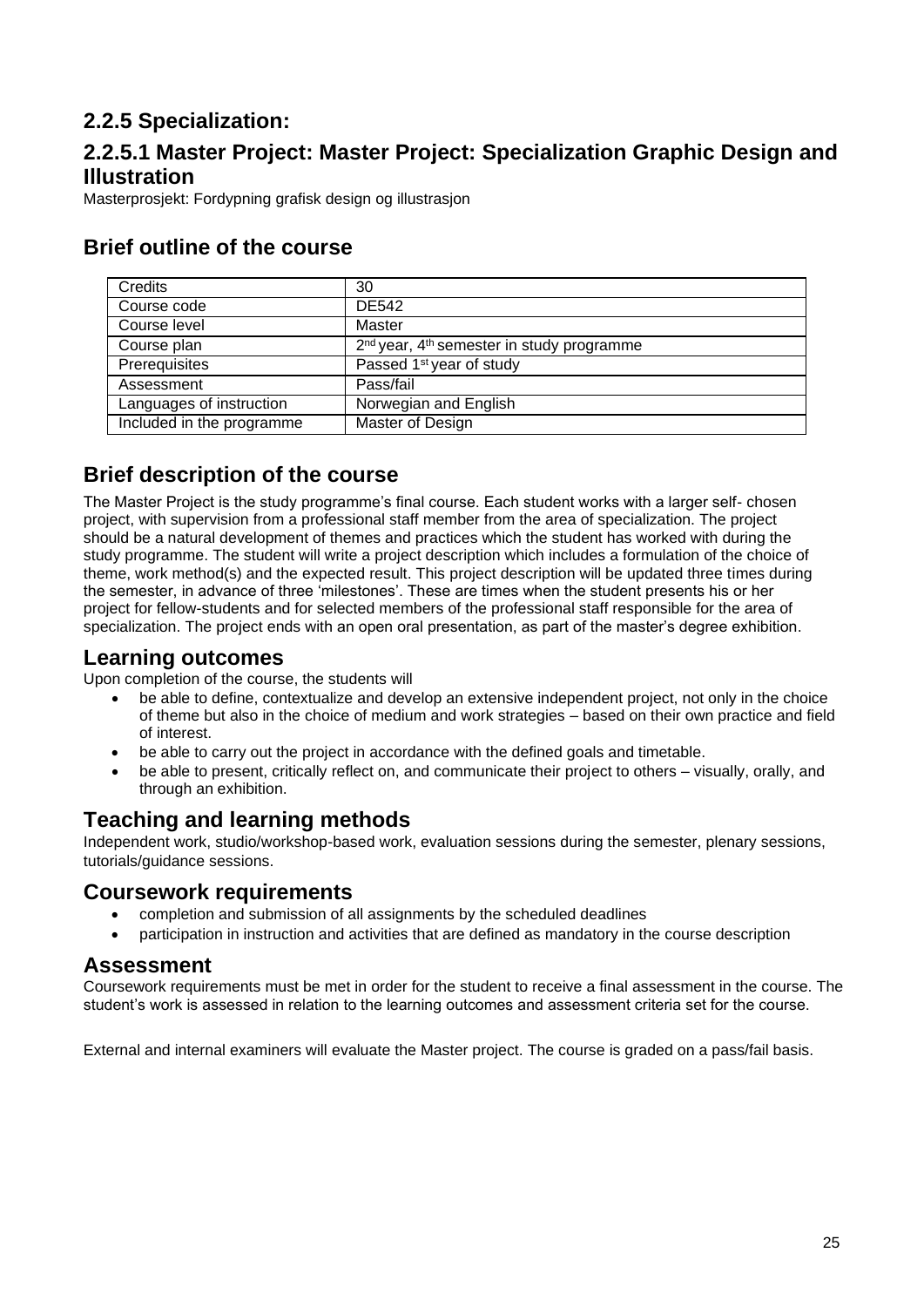### <span id="page-25-0"></span>**2.2.5.2 Master Project: Specialization Interior Architecture and Furniture Design**

Masterprosjekt: Fordypning interiørarkitektur og møbeldesign

| Credits                   | 30                                                                |
|---------------------------|-------------------------------------------------------------------|
| Course code               | <b>DE541</b>                                                      |
| Course level              | Master                                                            |
| Course plan               | 2 <sup>nd</sup> year, 4 <sup>th</sup> semester in study programme |
| Prerequisites             | Passed 1 <sup>st</sup> year of study                              |
| Assessment                | Pass/fail                                                         |
| Languages of instruction  | Norwegian and English                                             |
| Included in the programme | Master of Design                                                  |

### **Brief outline of the course**

# **Brief description of the course**

The Master Project is the study programme's final course. Each student works with a larger self- chosen project, with supervision from a professional staff member from the area of specialization. The project should be a natural development of themes and practices which the student has worked with during the study programme. The student will write a project description which includes a formulation of the choice of theme, work method(s) and the expected result. This project description will be updated three times during the semester, in advance of three 'milestones'. These are times when the student presents his or her project for fellow-students and for selected members of the professional staff responsible for the area of specialization. The project ends with an open oral presentation, as part of the master's degree exhibition.

#### **Learning outcomes**

Upon completion of the course, the students will

- be able to define, contextualize and develop an extensive independent project, not only in the choice of theme but also in the choice of medium and work strategies – based on their own practice and field of interest.
- be able to carry out the project in accordance with the defined goals and timetable.
- be able to present, critically reflect on, and communicate their project to others visually, orally, and through an exhibition.

#### **Teaching and learning methods**

Independent work, studio/workshop-based work, evaluation sessions during the semester, plenary sessions, tutorials/guidance sessions.

#### **Coursework requirements**

- completion and submission of all assignments by the scheduled deadlines
- participation in instruction and activities that are defined as mandatory in the course description

#### **Assessment**

Coursework requirements must be met in order for the student to receive a final assessment in the course. The student's work is assessed in relation to the learning outcomes and assessment criteria set for the course.

External and internal examiners will evaluate the Master project. The course is graded on a pass/fail basis.